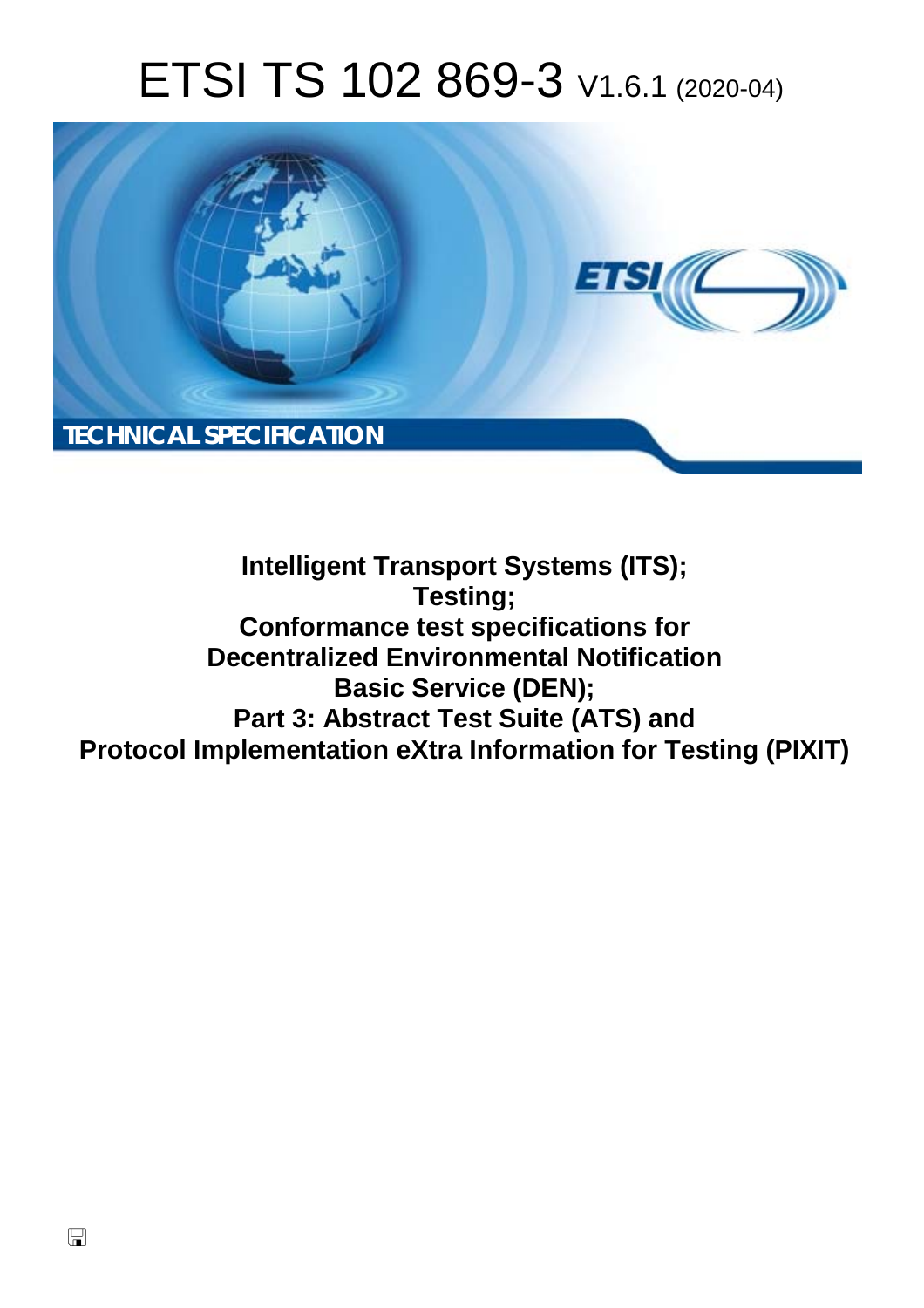Reference RTS/ITS-00193

Keywords ATS, ITS, PIXIT, testing

#### *ETSI*

#### 650 Route des Lucioles F-06921 Sophia Antipolis Cedex - FRANCE

Tel.: +33 4 92 94 42 00 Fax: +33 4 93 65 47 16

Siret N° 348 623 562 00017 - NAF 742 C Association à but non lucratif enregistrée à la Sous-Préfecture de Grasse (06) N° 7803/88

#### *Important notice*

The present document can be downloaded from: <http://www.etsi.org/standards-search>

The present document may be made available in electronic versions and/or in print. The content of any electronic and/or print versions of the present document shall not be modified without the prior written authorization of ETSI. In case of any existing or perceived difference in contents between such versions and/or in print, the prevailing version of an ETSI deliverable is the one made publicly available in PDF format at [www.etsi.org/deliver](http://www.etsi.org/deliver).

Users of the present document should be aware that the document may be subject to revision or change of status. Information on the current status of this and other ETSI documents is available at <https://portal.etsi.org/TB/ETSIDeliverableStatus.aspx>

If you find errors in the present document, please send your comment to one of the following services: <https://portal.etsi.org/People/CommiteeSupportStaff.aspx>

#### *Copyright Notification*

No part may be reproduced or utilized in any form or by any means, electronic or mechanical, including photocopying and microfilm except as authorized by written permission of ETSI. The content of the PDF version shall not be modified without the written authorization of ETSI. The copyright and the foregoing restriction extend to reproduction in all media.

> © ETSI 2020. All rights reserved.

**DECT™**, **PLUGTESTS™**, **UMTS™** and the ETSI logo are trademarks of ETSI registered for the benefit of its Members. **3GPP™** and **LTE™** are trademarks of ETSI registered for the benefit of its Members and of the 3GPP Organizational Partners. **oneM2M™** logo is a trademark of ETSI registered for the benefit of its Members and of the oneM2M Partners. **GSM®** and the GSM logo are trademarks registered and owned by the GSM Association.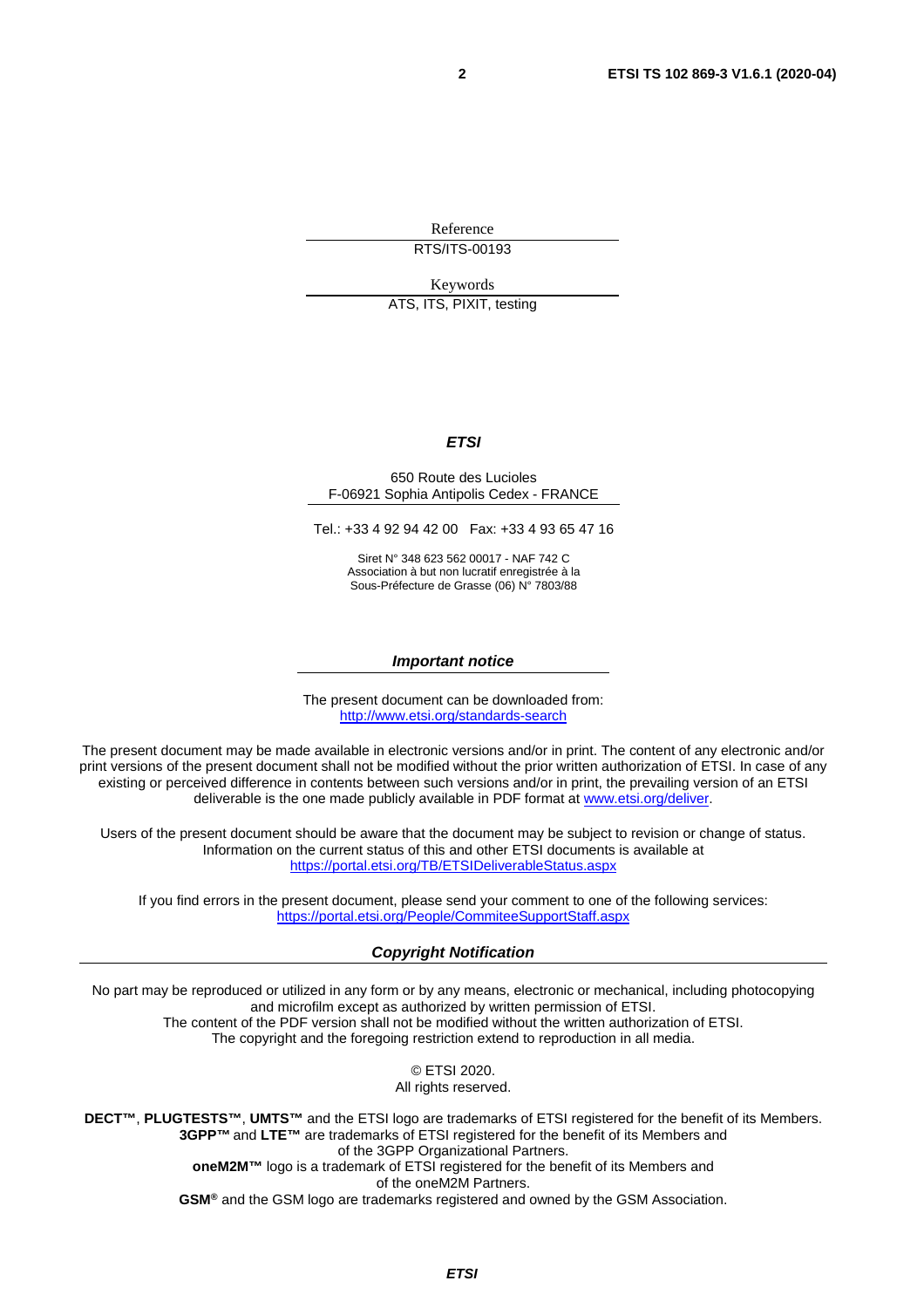## Contents

| 1                   |                             |  |
|---------------------|-----------------------------|--|
| $\overline{2}$      |                             |  |
| 2.1                 |                             |  |
| 2.2                 |                             |  |
| 3                   |                             |  |
| 3.1                 |                             |  |
| 3.2<br>3.3          |                             |  |
|                     |                             |  |
| 4                   |                             |  |
| 4.1<br>4.2          |                             |  |
| 4.3                 |                             |  |
| 4.4                 |                             |  |
| 4.4.1               |                             |  |
| 4.4.2               |                             |  |
| 4.4.3<br>4.5        |                             |  |
| 4.6                 |                             |  |
| 5                   |                             |  |
| 6                   |                             |  |
| 6.1                 |                             |  |
| 6.2                 |                             |  |
| 6.2.1               |                             |  |
| 6.2.1.1<br>6.2.1.2  |                             |  |
| 6.2.2               |                             |  |
| 6.3                 |                             |  |
| 6.3.1               |                             |  |
| 6.3.2               |                             |  |
| 6.3.3               |                             |  |
| 6.3.4               |                             |  |
|                     | <b>Annex A (normative):</b> |  |
| A.1                 |                             |  |
|                     | <b>Annex B</b> (normative): |  |
| B.1                 |                             |  |
| B.2                 |                             |  |
| B.3                 |                             |  |
| B.4                 |                             |  |
| B.5                 |                             |  |
| <b>B.6</b>          |                             |  |
| B.7                 |                             |  |
| B.8<br><b>B.8.1</b> |                             |  |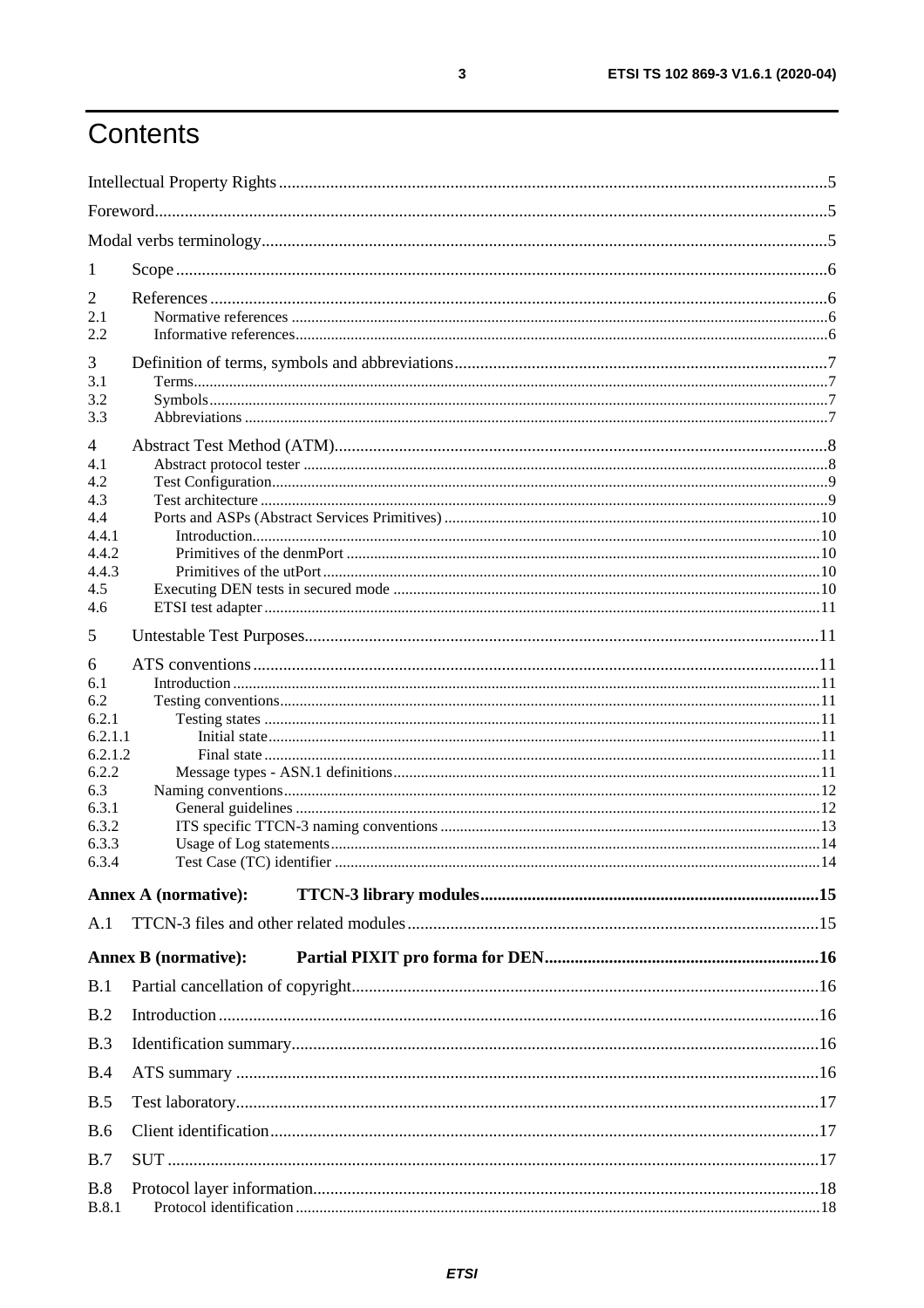| <b>B.8.2</b>                                     |                             |  |
|--------------------------------------------------|-----------------------------|--|
|                                                  | <b>Annex C</b> (normative): |  |
| C.1                                              |                             |  |
| C.2                                              |                             |  |
| C.3<br>C.3.1<br>C.3.2<br>C.3.3<br>C.3.4<br>C.3.5 |                             |  |
| C.4                                              |                             |  |
| C.5                                              |                             |  |
| C.6                                              |                             |  |
| C.7                                              |                             |  |
| C.8                                              |                             |  |
| C.9                                              |                             |  |
|                                                  |                             |  |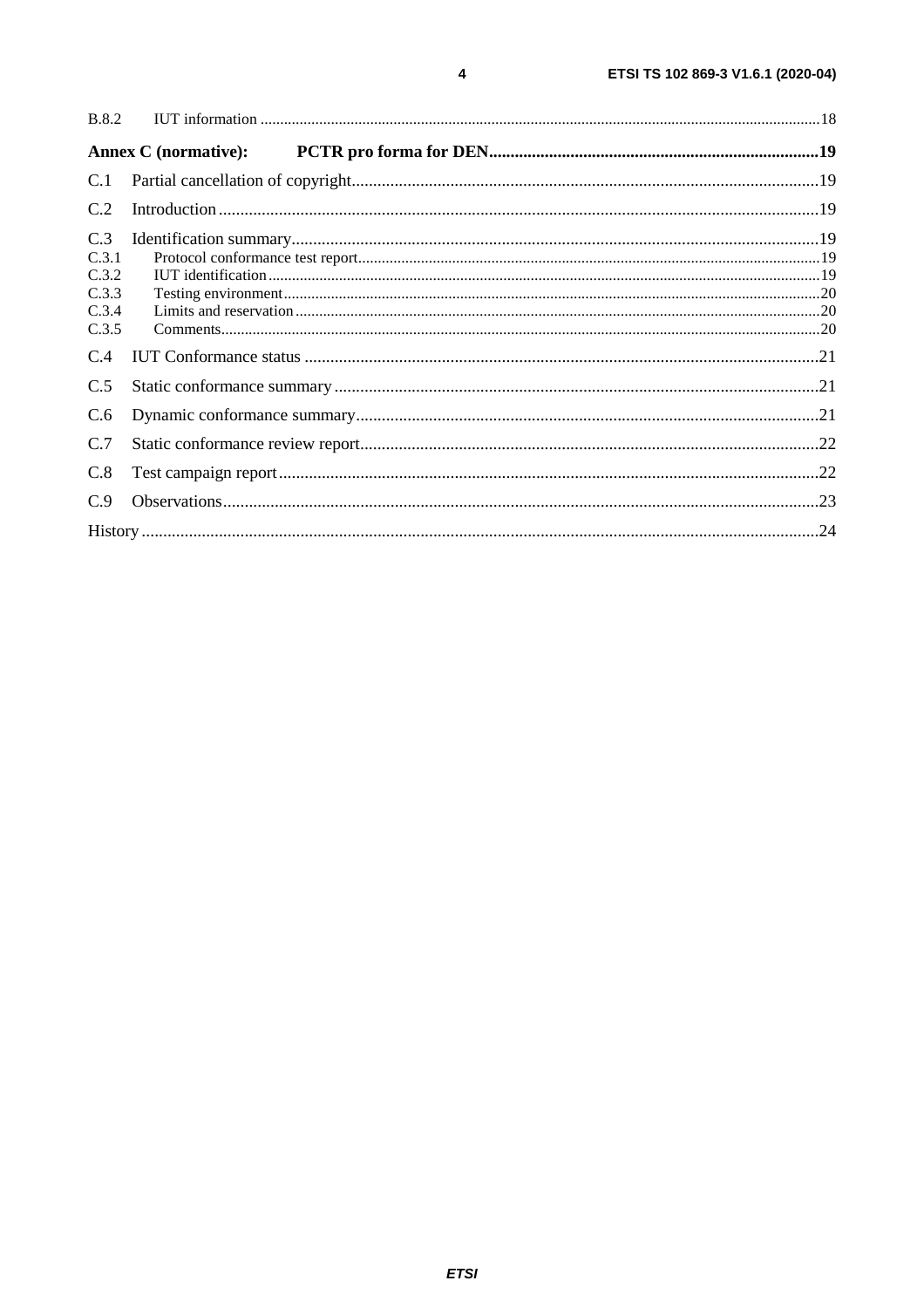## <span id="page-4-0"></span>Intellectual Property Rights

#### Essential patents

IPRs essential or potentially essential to normative deliverables may have been declared to ETSI. The information pertaining to these essential IPRs, if any, is publicly available for **ETSI members and non-members**, and can be found in ETSI SR 000 314: *"Intellectual Property Rights (IPRs); Essential, or potentially Essential, IPRs notified to ETSI in respect of ETSI standards"*, which is available from the ETSI Secretariat. Latest updates are available on the ETSI Web server ([https://ipr.etsi.org/\)](https://ipr.etsi.org/).

Pursuant to the ETSI IPR Policy, no investigation, including IPR searches, has been carried out by ETSI. No guarantee can be given as to the existence of other IPRs not referenced in ETSI SR 000 314 (or the updates on the ETSI Web server) which are, or may be, or may become, essential to the present document.

#### **Trademarks**

The present document may include trademarks and/or tradenames which are asserted and/or registered by their owners. ETSI claims no ownership of these except for any which are indicated as being the property of ETSI, and conveys no right to use or reproduce any trademark and/or tradename. Mention of those trademarks in the present document does not constitute an endorsement by ETSI of products, services or organizations associated with those trademarks.

## Foreword

This Technical Specification (TS) has been produced by ETSI Technical Committee Intelligent Transport Systems (ITS).

The present document is part 3 of a multi-part deliverable covering Conformance test specifications for Decentralized Environmental Notification Basic Service (DEN), as identified below:

Part 1: "Test requirements and Protocol Implementation Conformance Statement (PICS) pro forma";

Part 2: "Test Suite Structure and Test Purposes (TSS & TP)";

**Part 3: "Abstract Test Suite (ATS) and Protocol Implementation eXtra Information for Testing (PIXIT)".** 

The development of ITS test specifications follows the guidance provided in the ETSI EG 202 798 [[i.1\]](#page-5-0). Therefore, the ATS documentation outlined in the present document is also based on the guidance provided in ETSI EG 202 798 [[i.1\]](#page-5-0).

### Modal verbs terminology

In the present document "**shall**", "**shall not**", "**should**", "**should not**", "**may**", "**need not**", "**will**", "**will not**", "**can**" and "**cannot**" are to be interpreted as described in clause 3.2 of the [ETSI Drafting Rules](https://portal.etsi.org/Services/editHelp!/Howtostart/ETSIDraftingRules.aspx) (Verbal forms for the expression of provisions).

"**must**" and "**must not**" are **NOT** allowed in ETSI deliverables except when used in direct citation.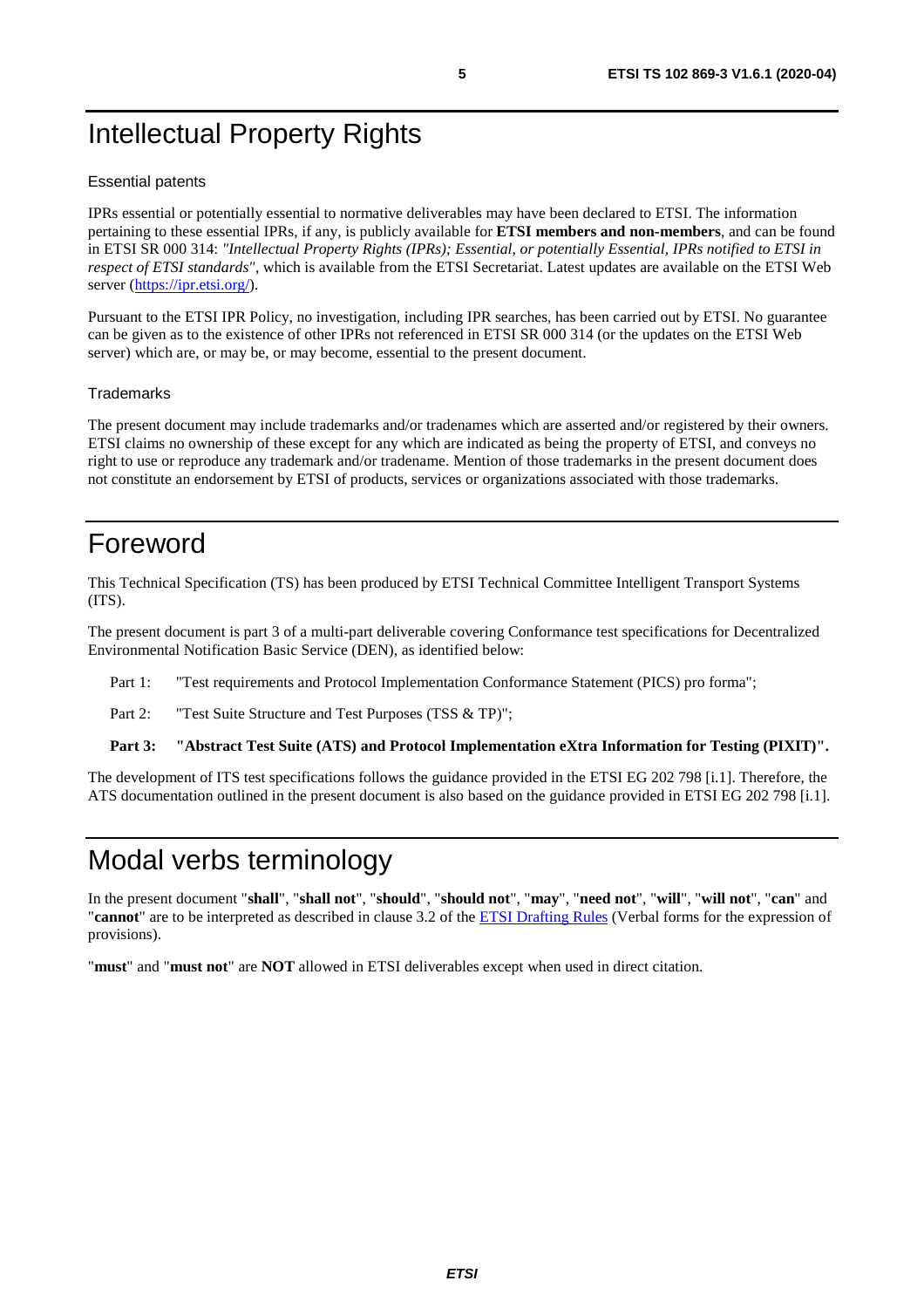### <span id="page-5-0"></span>1 Scope

The present document contains the Abstract Test Suite (ATS) for Decentralized Environmental Notification Basic Service (DEN) as defined in ETSI EN 302 637-3 [1] in compliance with the relevant requirements and in accordance with the relevant guidance given in ISO/IEC 9646-7 [[i.7\]](#page-6-0).

The objective of the present document is to provide a basis for conformance tests for Decentralized Environmental Notification Basic Service (DEN) equipment giving a high probability of interoperability between different manufacturers' equipment.

The ISO standards for the methodology of conformance testing (ISO/IEC 9646-1 [\[i.4\]](#page-6-0) and ISO/IEC 9646-2 [\[i.5](#page-6-0)]) as well as the ETSI rules for conformance testing (ETSI ETS 300 406 [\[i.8\]](#page-6-0)) are used as a basis for the test methodology.

### 2 References

#### 2.1 Normative references

References are either specific (identified by date of publication and/or edition number or version number) or non-specific. For specific references, only the cited version applies. For non-specific references, the latest version of the referenced document (including any amendments) applies.

Referenced documents which are not found to be publicly available in the expected location might be found at <https://docbox.etsi.org/Reference/>.

NOTE: While any hyperlinks included in this clause were valid at the time of publication, ETSI cannot guarantee their long term validity.

The following referenced documents are necessary for the application of the present document.

- [1] ETSI EN 302 637-3 (V1.3.1): "Intelligent Transport Systems (ITS); Vehicular Communications; Basic Set of Applications; Part 3: Specifications of Decentralized Environmental Notification Basic Service".
- [2] ETSI TS 102 869-1 (V1.6.1): "Intelligent Transport Systems (ITS); Testing; Conformance test specifications for Decentralized Environmental Notification Basic Service (DEN); Part 1: Test requirements and Protocol Implementation Conformance Statement (PICS) pro forma".
- [3] ETSI TS 102 869-2 (V1.6.1): "Intelligent Transport Systems (ITS); Testing; Conformance test specifications for Decentralized Environmental Notification Basic Service (DEN); Part 2: Test Suite Structure and Test Purposes (TSS & TP)".
- [4] ETSI TS 102 894-2 (V1.3.1): "Intelligent Transport Systems (ITS); Users and applications requirements; Part 2: Applications and facilities layer common data dictionary".

### 2.2 Informative references

References are either specific (identified by date of publication and/or edition number or version number) or non-specific. For specific references, only the cited version applies. For non-specific references, the latest version of the referenced document (including any amendments) applies.

NOTE: While any hyperlinks included in this clause were valid at the time of publication, ETSI cannot guarantee their long term validity.

The following referenced documents are not necessary for the application of the present document but they assist the user with regard to a particular subject area.

[i.1] ETSI EG 202 798 (V1.1.1): "Intelligent Transport Systems (ITS); Testing; Framework for conformance and interoperability testing".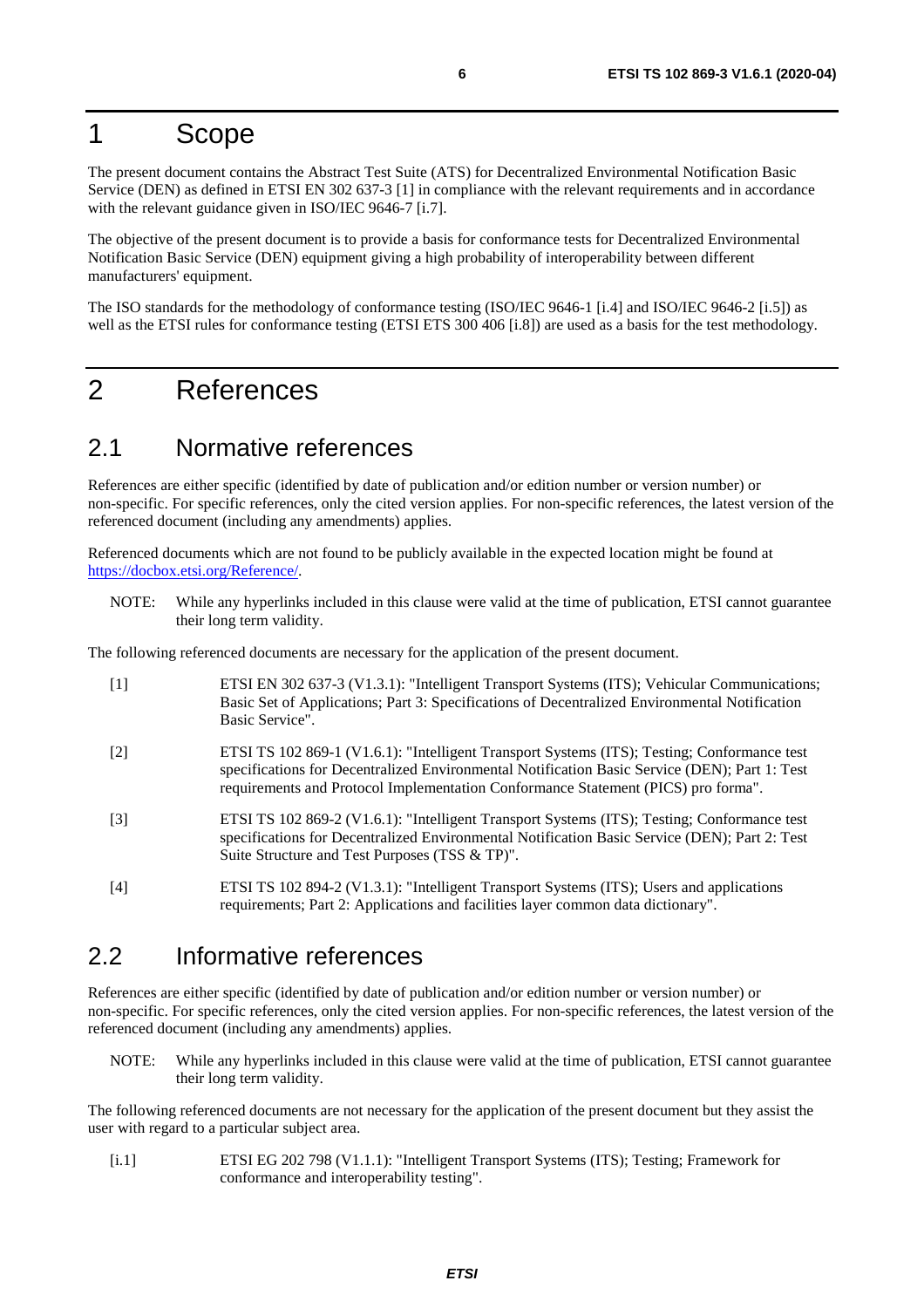- <span id="page-6-0"></span>[i.2] ETSI TS 103 096-3 (V1.3.1): "Intelligent Transport Systems (ITS); Testing; Conformance test specifications for ITS Security; Part 3: Abstract Test Suite (ATS) and Protocol Implementation eXtra Information for Testing (PIXIT)".
- [i.3] ETSI TR 103 099 (V1.4.1): "Intelligent Transport Systems (ITS); Architecture of conformance validation framework".
- [i.4] ISO/IEC 9646-1 (1994): "Information technology -- Open Systems Interconnection -- Conformance testing methodology and framework -- Part 1: General concepts".
- [i.5] ISO/IEC 9646-2 (1994): "Information technology -- Open Systems Interconnection -- Conformance testing methodology and framework -- Part 2: Abstract Test Suite specification".
- [i.6] ISO/IEC 9646-6 (1994): "Information technology -- Open Systems Interconnection -- Conformance testing methodology and framework -- Part 6: Protocol profile test specification".
- [i.7] ISO/IEC 9646-7 (1995): "Information technology -- Open Systems Interconnection -- Conformance testing methodology and framework -- Part 7: Implementation Conformance Statements".
- [i.8] ETSI ETS 300 406 (1995): "Methods for testing and Specification (MTS); Protocol and profile conformance testing specifications; Standardization methodology".
- [i.9] ETSI ES 201 873-1 (V4.5.1): "Methods for Testing and Specification (MTS); The Testing and Test Control Notation version 3; Part 1: TTCN-3 Core Language".
- [i.10] ETSI ES 201 873-7 (V4.5.1): "Methods for Testing and Specification (MTS); The Testing and Test Control Notation version 3; Part 7: Using ASN.1 with TTCN-3".

## 3 Definition of terms, symbols and abbreviations

#### 3.1 Terms

For the purposes of the present document, the terms given in ETSI EN 302 637-3 [\[1\]](#page-5-0), ISO/IEC 9646-1 [i.4] and ISO/IEC 9646-7 [i.7] apply.

### 3.2 Symbols

Void.

#### 3.3 Abbreviations

For the purposes of the present document, the following abbreviations apply:

| ASN.1       | <b>Abstract Syntax Notation One</b>                    |
|-------------|--------------------------------------------------------|
| <b>ATM</b>  | <b>Abstract Test Method</b>                            |
| <b>ATS</b>  | <b>Abstract Test Suite</b>                             |
| <b>BO</b>   | Exceptional or abnormal behaviour                      |
| BV          | Valid test events for Behaviour tests                  |
| <b>CAN</b>  | Controller Area Network                                |
| <b>DEN</b>  | Decentralized Environmental Notification Basic Service |
| <b>DENM</b> | Decentralized Environmental Notification Message       |
| <b>DRCX</b> | <b>DENM</b> Reception                                  |
| EG          | <b>ETSI</b> Guide                                      |
| EN          | European Norm                                          |
| ES          | <b>ETSI</b> Standard                                   |
| <b>EUPD</b> | Event Update                                           |
| <b>EVGN</b> | <b>EVeNt Generation</b>                                |
| EXTI        | <b>EXpiration TIme</b>                                 |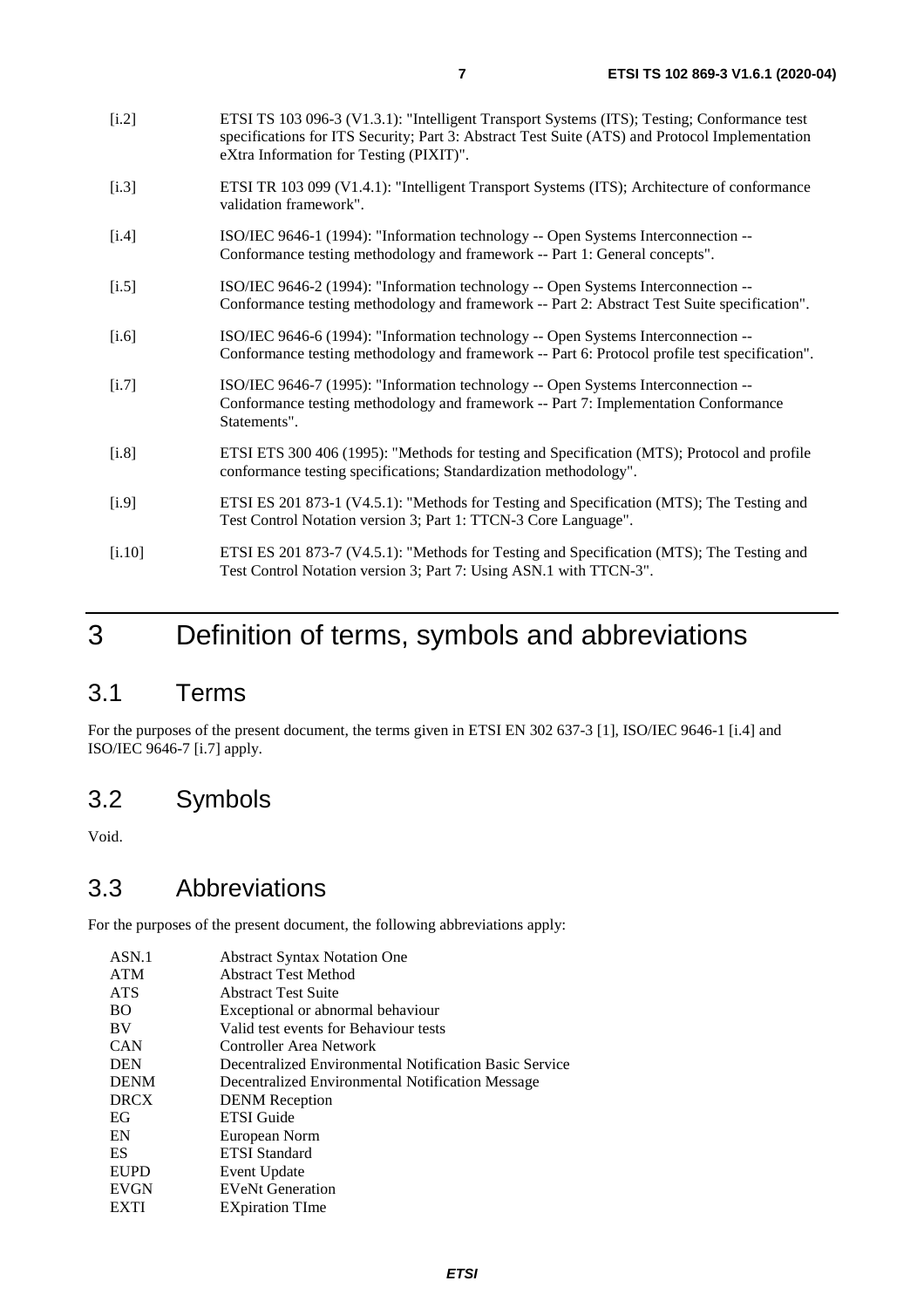<span id="page-7-0"></span>

| <b>GNSS</b>  | Global Navigation Satellite System                            |
|--------------|---------------------------------------------------------------|
| <b>ISO</b>   | International Organization for Standardization                |
| <b>ITS</b>   | <b>Intelligent Transport Systems</b>                          |
| <b>IUT</b>   | <b>Implementation Under Test</b>                              |
| LDM          | Local Dynamic Map                                             |
| MSGF         | <b>Message Format</b>                                         |
| MTC          | Main Test Component                                           |
| <b>PCTR</b>  | Protocol Conformance Test Report                              |
| <b>PETY</b>  | Periodicity                                                   |
| <b>PICS</b>  | Protocol Implementation Conformance Statement                 |
| <b>PIXIT</b> | Partial Protocol Implementation eXtra Information for Testing |
| PX           | Pixit                                                         |
| <b>SAP</b>   | Service Access Point                                          |
| <b>SCS</b>   | <b>System Conformance Statement</b>                           |
| <b>SCTR</b>  | <b>Static Conformance Test Report</b>                         |
| <b>SLCI</b>  | Specific Location Container Information                       |
| <b>SSCI</b>  | Specific Situation Container Information                      |
| <b>SSP</b>   | Specific Service Permission                                   |
| <b>SUT</b>   | <b>System Under Test</b>                                      |
| TC           | <b>Test Case</b>                                              |
| <b>TDEV</b>  | <b>Two Different Events</b>                                   |
| TI           | Timer tests                                                   |
| <b>TNEV</b>  | Termination/Negation of an Event                              |
| TP           | <b>Test Purposes</b>                                          |
| TS           | <b>Technical Specification</b>                                |
| <b>TSS</b>   | <b>Test Suite Structure</b>                                   |
| <b>TTCN</b>  | <b>Testing and Test Control Notation</b>                      |

## 4 Abstract Test Method (ATM)

### 4.1 Abstract protocol tester

The abstract protocol tester used by this test suite is described in figure 1. The test system simulates valid and invalid protocol behaviour, and analyses the reaction of the IUT.



**Figure 1: Abstract protocol tester - DEN**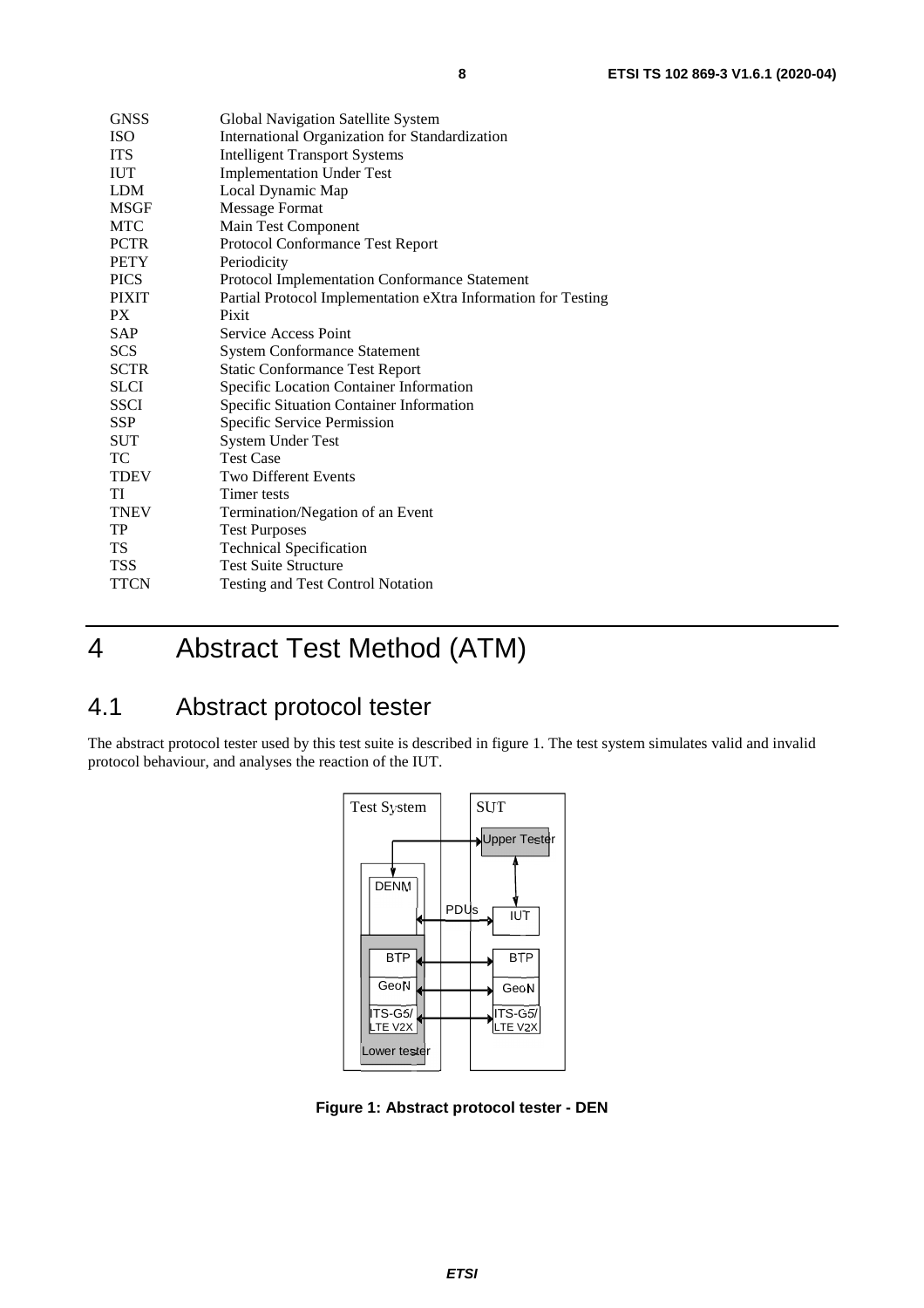### <span id="page-8-0"></span>4.2 Test Configuration

This test suite uses a unique test configuration in order to cover the different test scenarios. In this configuration, the tester simulates one ITS station implementing the DEN protocol.

### 4.3 Test architecture

The present document implements the general TTCN-3 test architecture described in ETSI EG 202 798 [[i.1](#page-5-0)], clauses 6.3.2 and 8.3.1.

Figure 2 shows the test architecture used in for the DEN ATS. The DEN test component requires using only the Main Test Component (MTC). The MTC communicates with the DEN SUT over the denmPort. The denmPort is used to exchange DEN protocol messages between the DEN test component and the DEN IUT.

The Upper tester entity in the SUT enables triggering DEN functionalities by simulating primitives from application or LDM entities. It is required to trigger the DEN layer in the SUT to send DEN messages, which are resulting from upper layer primitives. Furthermore, receiving DEN messages may result for the DEN layer in sending primitives to the upper layer (sending Data to LDM, for instance).



**Figure 2: Test system architecture**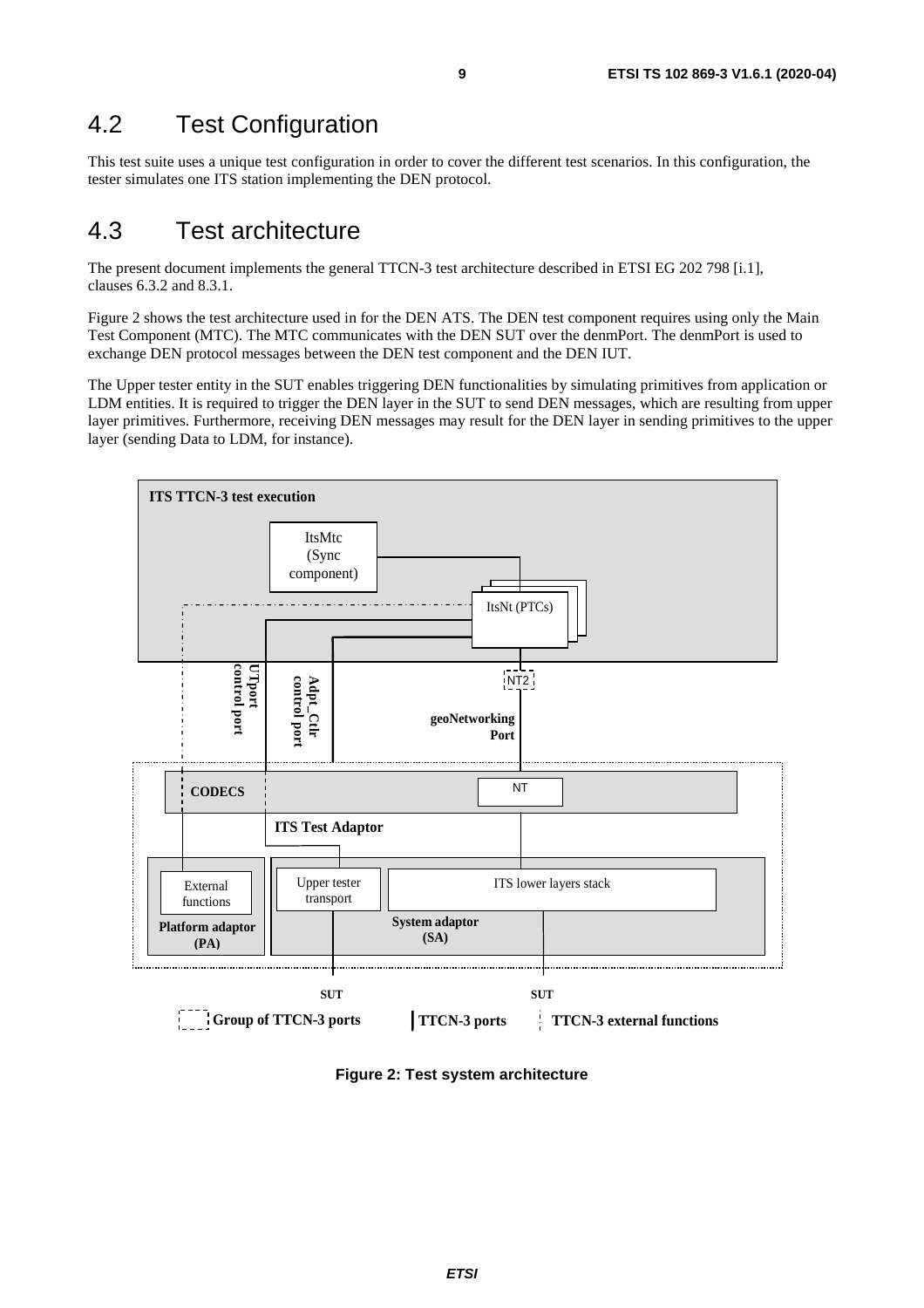### <span id="page-9-0"></span>4.4 Ports and ASPs (Abstract Services Primitives)

#### 4.4.1 Introduction

Two ports are used by the DEN ATS:

- The denmPort, of type DenmPort.
- The utPort of type UpperTesterPort.

#### 4.4.2 Primitives of the denmPort

Two types of primitives are used in the denmPort:

- The DenmInd primitive, containing the received messages of type DenmPdu, and a timestamp corresponding to the receipt time.
- The DenmReq primitive containing the sent messages of type DenmPdu.

The DenmPdu type is declared in the DENM.asn ASN.1 module, following the ASN.1 definition from ETSI EN 302 637-3 [\[1](#page-5-0)].

```
DenmPdu ::= SEQUENCE { 
     header ItsPduHeader, 
     denm DecentralizedEnvironmentalNotificationMessage 
}
```
#### 4.4.3 Primitives of the utPort

This port uses two types of primitives:

- The UtInitialize primitive used to initialize IUT.
- The UtTrigger primitive used trigger upper layer events in IUT.

### 4.5 Executing DEN tests in secured mode

All the DEN tests, with the exception of the SSP tests, can be executed with security enabled or with security disabled. The choice of running the DEN tests in secured or non-secured mode has no impact on the result of the DEN tests because the test verdicts assess DEN protocol behaviour only.

The SSP tests can only be executed in secured mode.

The choice of running the DEN tests in secured or non-secured mode can be controlled via the test suite parameter PICS IS IUT SECURED, see table A.3/1 of ETSI TS 10[2](#page-5-0) 869-1 [2].

Before running the DEN tests in secured mode, the following steps need to be executed:

- security certificates need to be generated for the tester as well as for the IUT, see ETSI TS 103 096-3 [[i.2\]](#page-6-0), clause 5.3.2.5;
- security certificates need to be installed onto the IUT, see ETSI TS 103 096-3 [[i.2](#page-6-0)], clause 5.3.2.6;
- in case of usage of the ETSI test adapter, the following test adapter parameters need to be configured:

| Test adapter parameter   | Default value     | <b>Comment</b>                                                  |
|--------------------------|-------------------|-----------------------------------------------------------------|
| <b>TsSecuredRootPath</b> | data/certificates | The path to the location where all certificates (tester and IUT |
|                          |                   | certificates) are installed                                     |
| <b>TsSecuredConfigld</b> | void              | Name of the subfolder in TsSecuredRootPath in order to organize |
|                          |                   | Imultiple IUTs                                                  |
| UtSecuredMode            | <b>FALSE</b>      | To use upper-tester interface in non-secured mode               |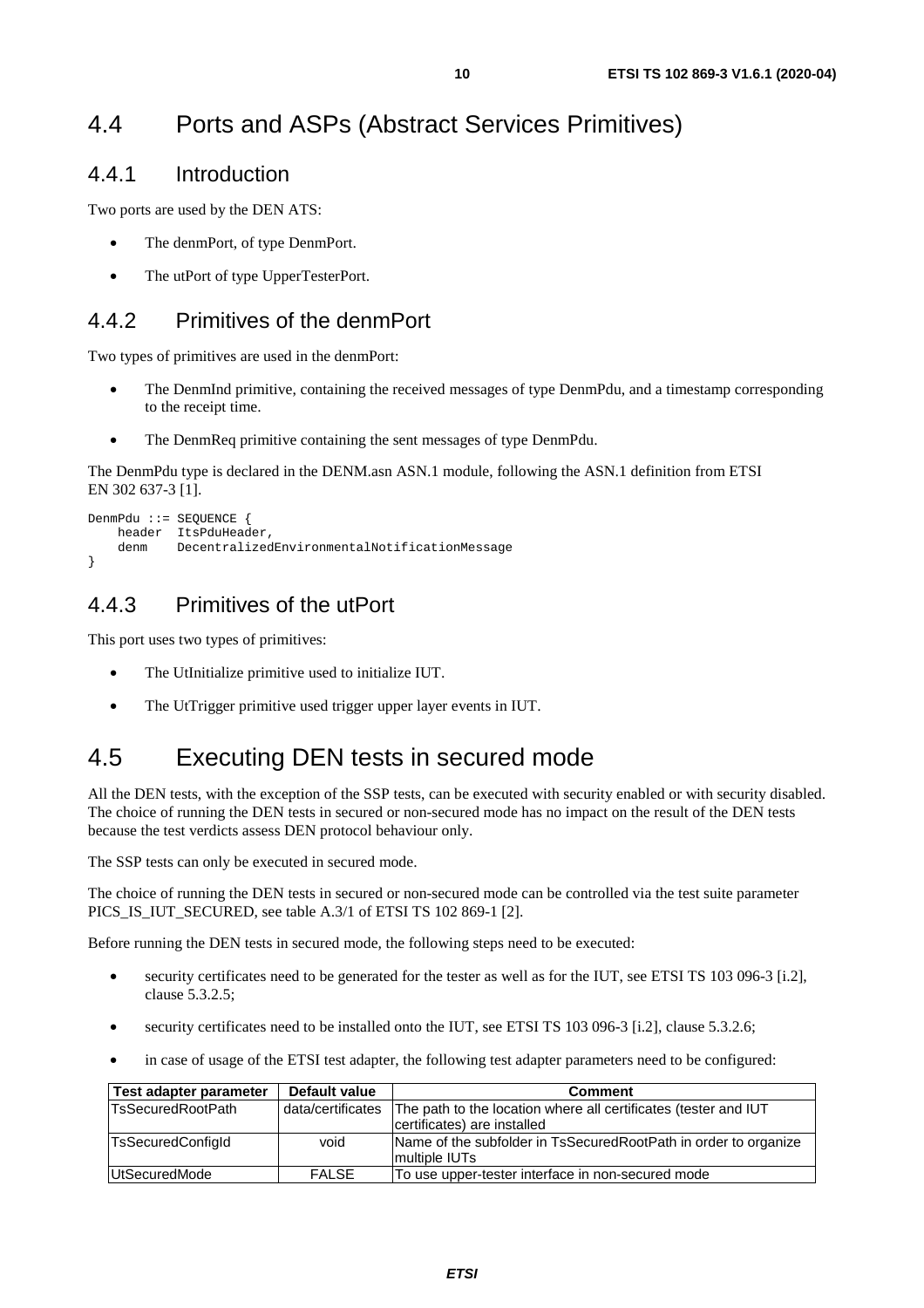### <span id="page-10-0"></span>4.6 ETSI test adapter

All information of the ETSI test adapter is described in ETSI TR 103 099 [[i.3\]](#page-6-0).

### 5 Untestable Test Purposes

Table 1 gives a list of TPs, which are not implemented in the ATS due to the chosen ATM or other restrictions.

#### **Table 1: Untestable TP**

| Test purpose       | Reason                                                                                                                                                                                             |
|--------------------|----------------------------------------------------------------------------------------------------------------------------------------------------------------------------------------------------|
| ITP/DEN/EVGN/BV-08 | In order to achieve the situation of sequence Number wrap-around, 65 535<br>DENMs would need to be generated. With 10 DENMs sent per second, the test<br>would need an execution time of 1,8 hours |

### 6 ATS conventions

#### 6.1 Introduction

The ATS conventions are intended to give a better understanding of the ATS but they also describe the conventions made for the development of the ATS. These conventions shall be considered during any later maintenance or further development of the ATS.

The ATS conventions contain two clauses, the testing conventions and the naming conventions. The testing conventions describe the functional structure of the ATS. The naming conventions describe the structure of the naming of all ATS elements.

To define the ATS, the guidelines of the document ETSI ETS 300 406 [[i.8](#page-6-0)] were considered.

### 6.2 Testing conventions

#### 6.2.1 Testing states

#### 6.2.1.1 Initial state

All test cases start with the function f\_prInitialState. This function brings the IUT in an "initialized" state by invoking the upper tester primitive UtInitialize.

#### 6.2.1.2 Final state

All test cases end with the function f poDefault. This function brings the IUT back in an "idle" state. As no specific actions are required for the idle state in ETSI EN 302 637-3 [[1](#page-5-0)], the function f\_ poDefault does not invoke any action.

As necessary, further actions may be included in the f\_poDefault function*.*

#### 6.2.2 Message types - ASN.1 definitions

ASN.1 definitions from ETSI EN 302 637-3 [[1\]](#page-5-0) are directly imported in TTCN-3 using the ASN.1 import method specified in ETSI ES 201 873-7 [[i.10](#page-6-0)].

The following example shows the TTCN-3 import statement used to import ASN.1 definitions in the TTCN-3 modules:

**import from** DENM\_PDU\_Descriptions **language** "ASN.1:1997" **all**;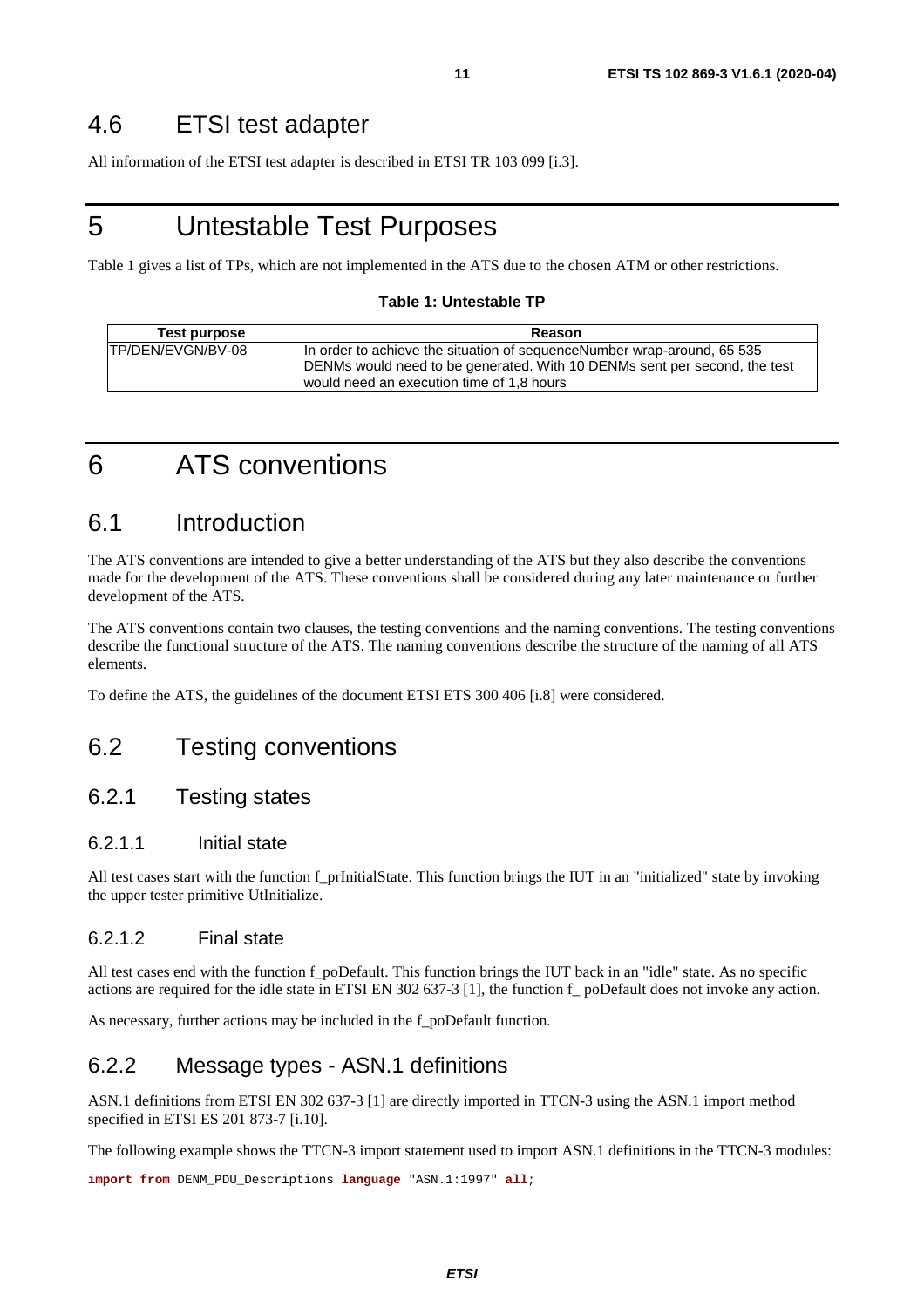<span id="page-11-0"></span>Generic ASN.1 definitions (message header, station Id, etc.), are defined in the Common Data Dictionary ETSI TS 102 894-2 [\[4\]](#page-5-0) ASN.1 module. Thus the DEN ASN.1 modules shall import these definitions from the Common Data Dictionary ETSI TS 102 894-2 [\[4\]](#page-5-0) ASN.1 module (see the following ASN.1 import statement extracted from the DEN ASN.1 module):

```
IMPORTS 
     ItsPduHeader, StationID, ... 
FROM ITS-Container { 
 itu-t(0) identified-organization(4) etsi(0) itsDomain(5) wg1(1) ts(102894) cdd(2) version(2) 
};
```
### 6.3 Naming conventions

#### 6.3.1 General guidelines

The naming convention is based on the following underlying principles:

- in most cases, identifiers should be prefixed with a short alphabetic string (specified in table [2](#page-12-0)) indicating the type of TTCN-3 element it represents;
- suffixes should not be used except in those specific cases identified in table 2;
- prefixes and suffixes should be separated from the body of the identifier with an underscore  $($ " $)$ ");

EXAMPLE 1: c\_sixteen, t\_wait.

- only module names, data type names and module parameters should begin with an upper-case letter. All other names (i.e. the part of the identifier following the prefix) should begin with a lower-case letter;
- the start of second and subsequent words in an identifier should be indicated by capitalizing the first character. Underscores should not be used for this purpose.

EXAMPLE 2: f\_initialState.

Table [2](#page-12-0) specifies the naming guidelines for each element of the TTCN-3 language indicating the recommended prefix, suffixes (if any) and capitalization.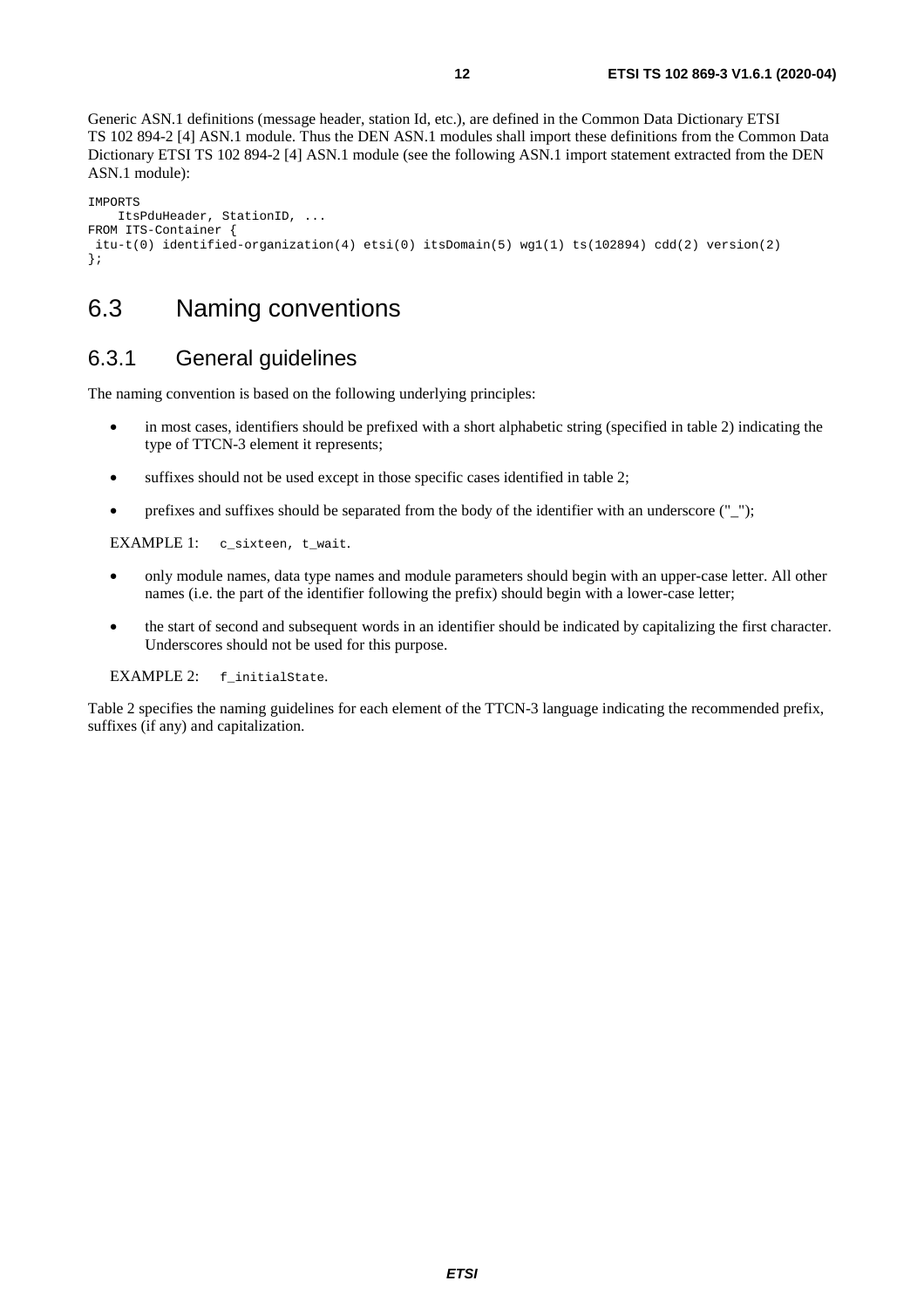<span id="page-12-0"></span>

| Language element                                         | <b>Naming convention</b>       | <b>Prefix</b> | <b>Example identifier</b> |
|----------------------------------------------------------|--------------------------------|---------------|---------------------------|
| Module                                                   | Use upper-case initial letter  | none          | IPv6Templates             |
| Group within a module                                    | Use lower-case initial letter  | none          | messageGroup              |
| Data type                                                | Use upper-case initial letter  | none          | SetupContents             |
| Message template                                         | Use lower-case initial letter  | m             | m_setupInit               |
| Message template with wildcard or matching<br>expression | Use lower-case initial letters | mw            | mw_anyUserReply           |
| Signature template                                       | Use lower-case initial letter  | s             | s_callSignature           |
| Port instance                                            | Use lower-case initial letter  | none          | signallingPort            |
| Test component instance                                  | Use lower-case initial letter  | none          | userTerminal              |
| Constant                                                 | Use lower-case initial letter  | $C_{-}$       | c_maxRetransmission       |
| Constant (defined within component type)                 | Use lower-case initial letter  | <b>CC</b>     | cc_minDuration            |
| External constant                                        | Use lower-case initial letter  | CX            | cx_macId                  |
| Function                                                 | Use lower-case initial letter  | f             | f authentication()        |
| <b>External function</b>                                 | Use lower-case initial letter  | fx_           | fx_calculateLength()      |
| Altstep (incl. Default)                                  | Use lower-case initial letter  | a             | a_receiveSetup()          |
| Test case                                                | Use ETSI numbering             | TC            | TC_COR_0009_47_ND         |
| Variable (local)                                         | Use lower-case initial letter  | V             | v macld                   |
| Variable (defined within a component type)               | Use lower-case initial letters | VC            | vc_systemName             |
| Timer (local)                                            | Use lower-case initial letter  | $\mathbf{t}$  | t_wait                    |
| Timer (defined within a component)                       | Use lower-case initial letters | tc            | tc authMin                |
| Module parameters for PICS                               | Use all upper case letters     | PICS_         | PICS_DOOROPEN             |
| Module parameters for other parameters                   | Use all upper case letters     | PX.           | PX_TESTER_STATION_ID      |
| <b>Formal Parameters</b>                                 | Use lower-case initial letter  | $p_{-}$       | p macld                   |
| <b>Enumerated Values</b>                                 | Use lower-case initial letter  | e             | e_syncOk                  |

**Table 2: ETSI TTCN-3 generic naming conventions** 

#### 6.3.2 ITS specific TTCN-3 naming conventions

Next to such general naming conventions, table 3 shows specific naming conventions that apply to the ITS TTCN-3 test suite.

| Language element                                                  | <b>Naming convention</b>         | <b>Prefix</b>                  | <b>Example identifier</b> |
|-------------------------------------------------------------------|----------------------------------|--------------------------------|---------------------------|
| <b>ITS Module</b>                                                 | Use upper-case initial<br>letter | lts"IUTname"                   | ItsDenm                   |
| Module containing types<br>and values                             | Use upper-case initial<br>letter | Its"IUTname"_TypesAndValues    | ItsDenm_TypesAndValues    |
| Module containing<br>Templates                                    | Use upper-case initial<br>letter | Its"IUTname" Templates         | ItsDenm Templates         |
| Module containing test<br>cases                                   | Use upper-case initial<br>letter | Its"IUTname" TestCases         | ItsDenm TestCases         |
| Module containing<br>functions                                    | Use upper-case initial<br>letter | Its"IUTname" Functions         | ItsDenm_Functions         |
| Module containing<br>external functions                           | Use upper-case initial<br>letter | Its"IUTname"_ExternalFunctions | ItsDenm_ExternalFunctions |
| Module containing<br>components, ports and<br>message definitions | Use upper-case initial<br>letter | Its"IUTname"_Interface         | ItsDenm Interface         |
| Module containing main<br>component definitions                   | Use upper-case initial<br>letter | Its"IUTname"_TestSystem        | ItsDenm_TestSystem        |
| Module containing the<br>control part                             | Use upper-case initial<br>letter | Its"IUTname" TestControl       | ItsDenm TestControl       |

|  |  | Table 3: ITS specific TTCN-3 naming conventions |  |
|--|--|-------------------------------------------------|--|
|--|--|-------------------------------------------------|--|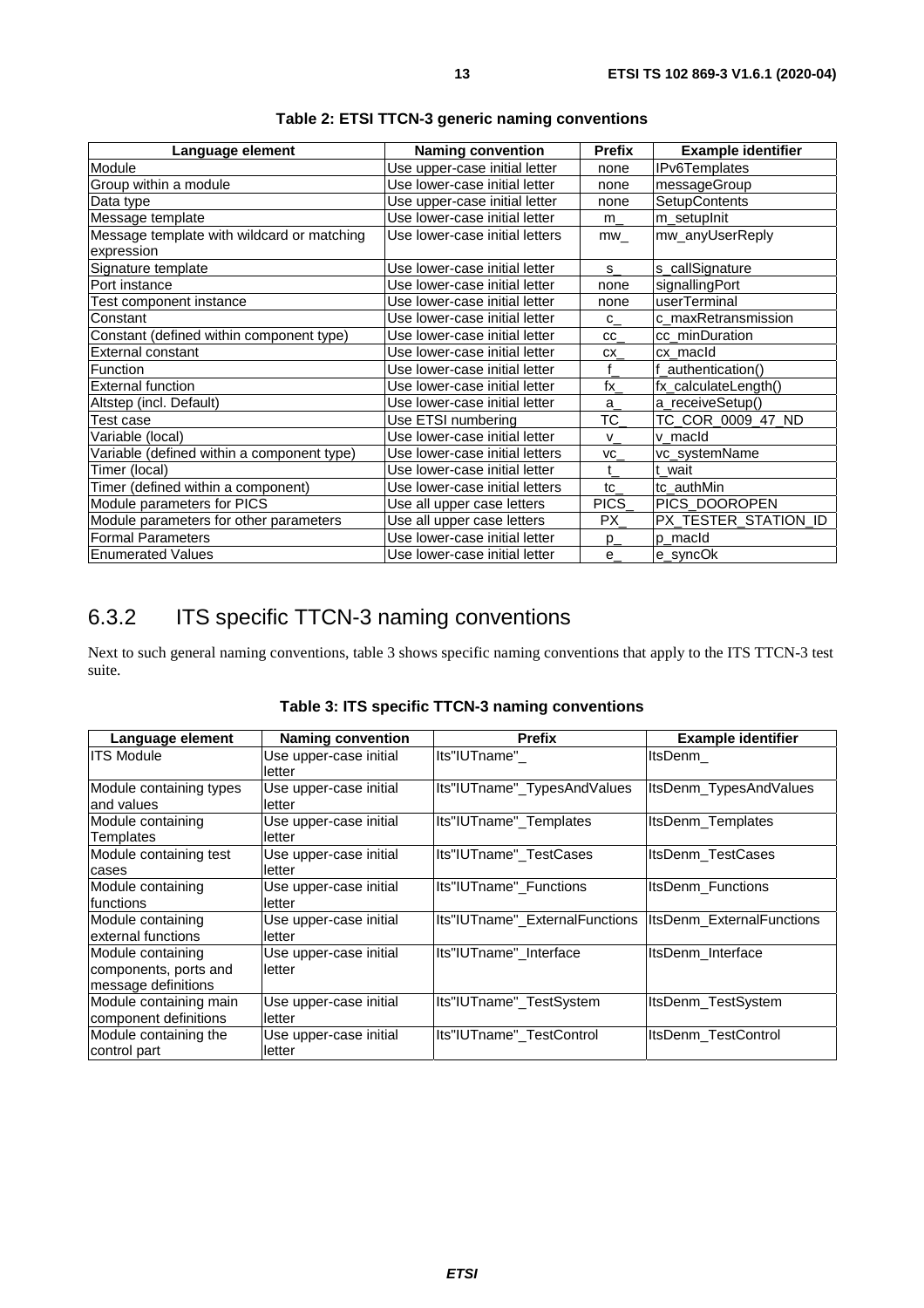#### <span id="page-13-0"></span>6.3.3 Usage of Log statements

All TTCN-3 log statements use the following format using the same order:

- Three asterisks.
- The TTCN-3 test case or function identifier in which the log statement is defined.
- One of the categories of log: INFO, WARNING, ERROR, PASS, FAIL, INCONC, TIMEOUT.
- Free text.
- Three asterisks.

```
EXAMPLE 1: log("*** f_awaitDenMessageOut: INFO: Timeout while awaiting the reception of a 
              message ***");
```
Furthermore, the following rules are applied for the DEN ATS:

- Log statements are used in the body of the functions, so that invocations of functions are visible in the test logs:
	- All TTCN-3 setverdict statements are combined (as defined in ETSI ES 201 873-1 [[i.9\]](#page-6-0)) with a log statement following the same above rules (see example 2).

EXAMPLE 2: **setverdict** (**pass**, "\*\*\* f\_utInitializeIut: PASS: IUT initialized \*\*\*");

#### 6.3.4 Test Case (TC) identifier

Table 4 shows the test case naming convention, which follows the same naming convention as the test purposes.

| Identifier: | $TC$ <root> <gr> <x> <nn></nn></x></gr></root> |             |                                                 |
|-------------|------------------------------------------------|-------------|-------------------------------------------------|
|             | $<$ root $>$ = root                            | <b>DEN</b>  |                                                 |
|             | $<$ gr $>$ = group                             | <b>MSGF</b> | Message Format                                  |
|             |                                                | <b>EVGN</b> | <b>Event Generation</b>                         |
|             |                                                | SSCI        | <b>Specific Situation Container Information</b> |
|             |                                                | <b>SLCI</b> | Specific Location Container Information         |
|             |                                                | <b>PETY</b> | Periodicity                                     |
|             |                                                | <b>TDEV</b> | Two different events                            |
|             |                                                | EXTI        | <b>Expiration Time</b>                          |
|             |                                                | <b>EUPD</b> | Event Update                                    |
|             |                                                | TNEV        | Termination/Negation of an Event                |
|             |                                                | <b>DRCX</b> | <b>DENM Reception</b>                           |
|             | $\langle x \rangle$ = type of testing          | BV          | Behaviour: Valid event tests                    |
|             |                                                | BO          | Behaviour: Inopportune event tests              |
|             |                                                | πı          | <b>Timer tests</b>                              |
|             | <nn> = sequential number</nn>                  |             | 01 to 99                                        |

#### **Table 4: TC naming convention**

EXAMPLE: TP identifier: TP/DEN/MSGF/BV/01 TC identifier: TC\_DEN\_MSGF\_BV\_01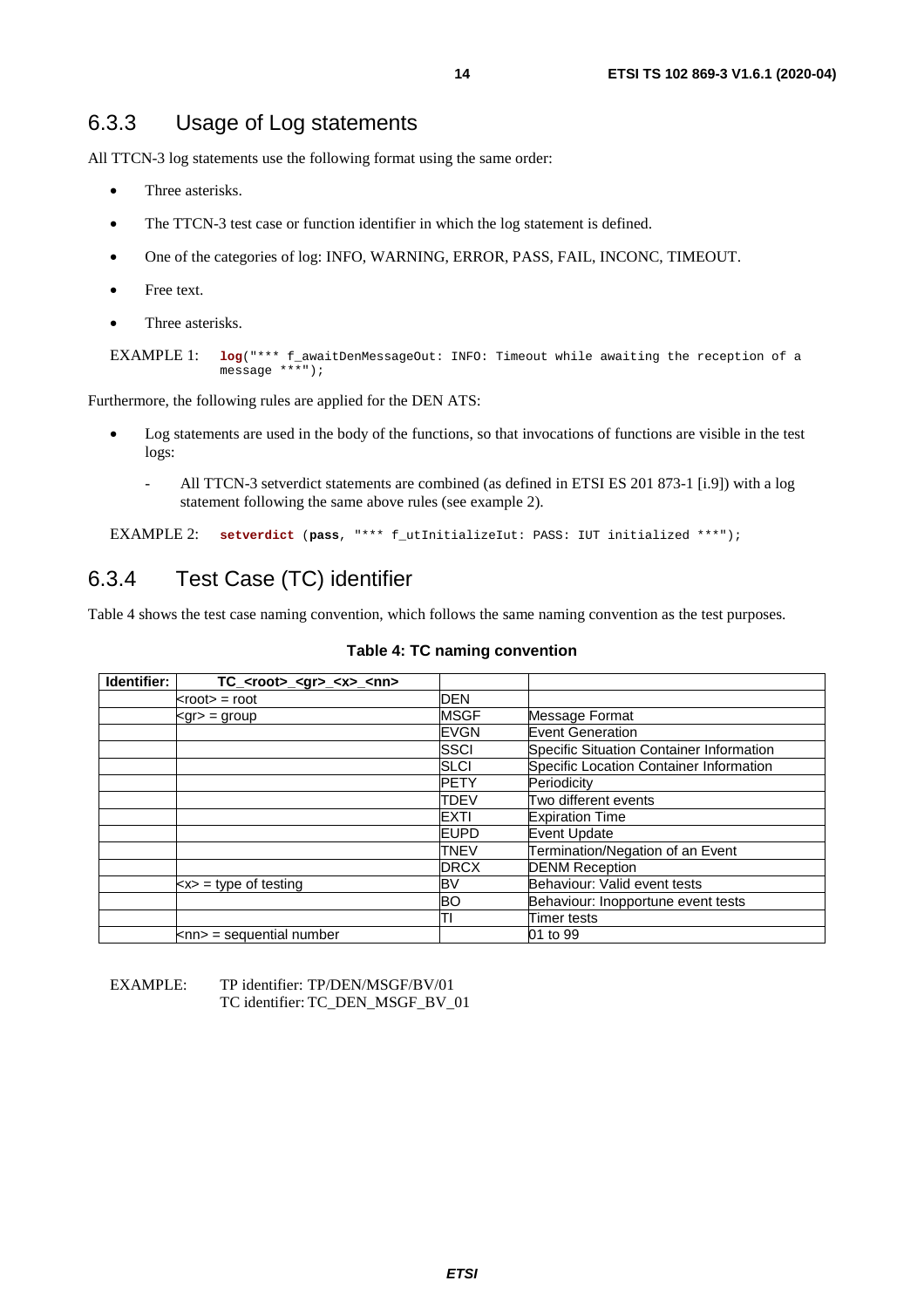## <span id="page-14-0"></span>Annex A (normative): TTCN-3 library modules

## A.1 TTCN-3 files and other related modules

This test suite has been produced using the Testing and Test Control Notation (TTCN) according to ETSI ES 201 873-1 [\[i.9\]](#page-6-0).

ETSI EN 302 637-3 [[1](#page-5-0)], ETSI TS 102 869-1 [\[2\]](#page-5-0) and ETSI TS 102 869-2 [[3](#page-5-0)] have been applied to develop this test suite.

This test suite has been compiled error-free using two different commercial TTCN-3 compilers.

The TTCN-3 and other related modules are contained in archive ts\_10286903v010601p0.zip which accompanies the present document.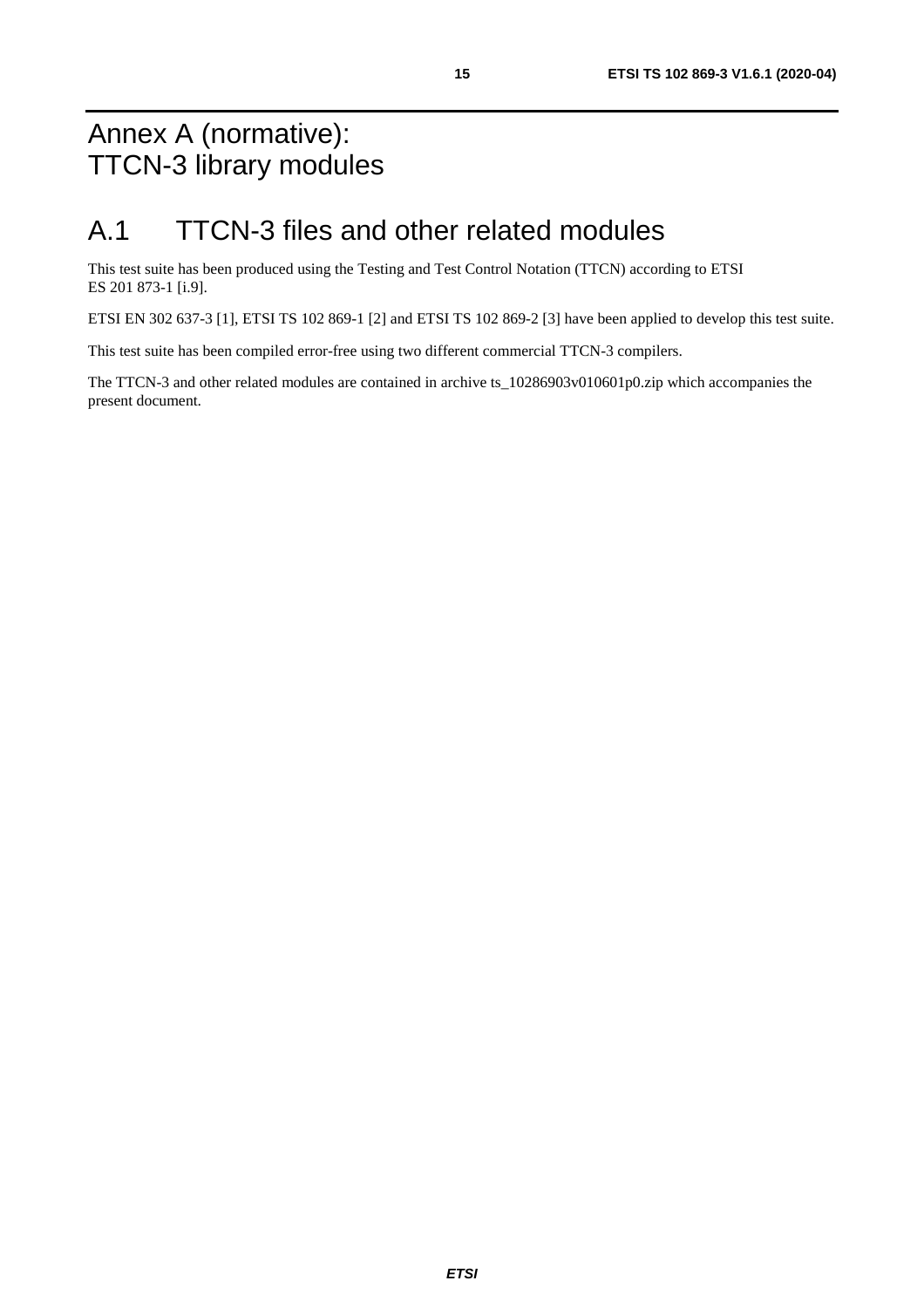## <span id="page-15-0"></span>Annex B (normative): Partial PIXIT pro forma for DEN

## B.1 Partial cancellation of copyright

Notwithstanding the provisions of the copyright clause related to the text of the present document, ETSI grants that users of the present document may freely reproduce the Partial PIXIT pro forma in this annex so that it can be used for its intended purposes and may further publish the completed Partial PIXIT.

## B.2 Introduction

The PIXIT pro forma is based on ISO/IEC 9646-6 [[i.6\]](#page-6-0).

## B.3 Identification summary

The Identification summary shall be as specified in table B.1.

#### **Table B.1: Identification summary**

| <b>PIXIT Number:</b>  |  |
|-----------------------|--|
| Test Laboratory Name: |  |
| Date of Issue:        |  |
| Issued to:            |  |

## B.4 ATS summary

The ATS summary shall be as specified in table B.2.

#### **Table B.2: ATS summary**

| <b>IProtocol Specification:</b> | <b>ETSI EN 302 637-3 [1]</b>                                    |
|---------------------------------|-----------------------------------------------------------------|
| <b>Protocol to be tested:</b>   | <b>IDEN</b> (Decentralized Environmental Notification Messages) |
| <b>ATS</b> Specification:       | <b>IETSI TS 102 869-3</b>                                       |
| <b>Abstract Test Method:</b>    | IClause 4                                                       |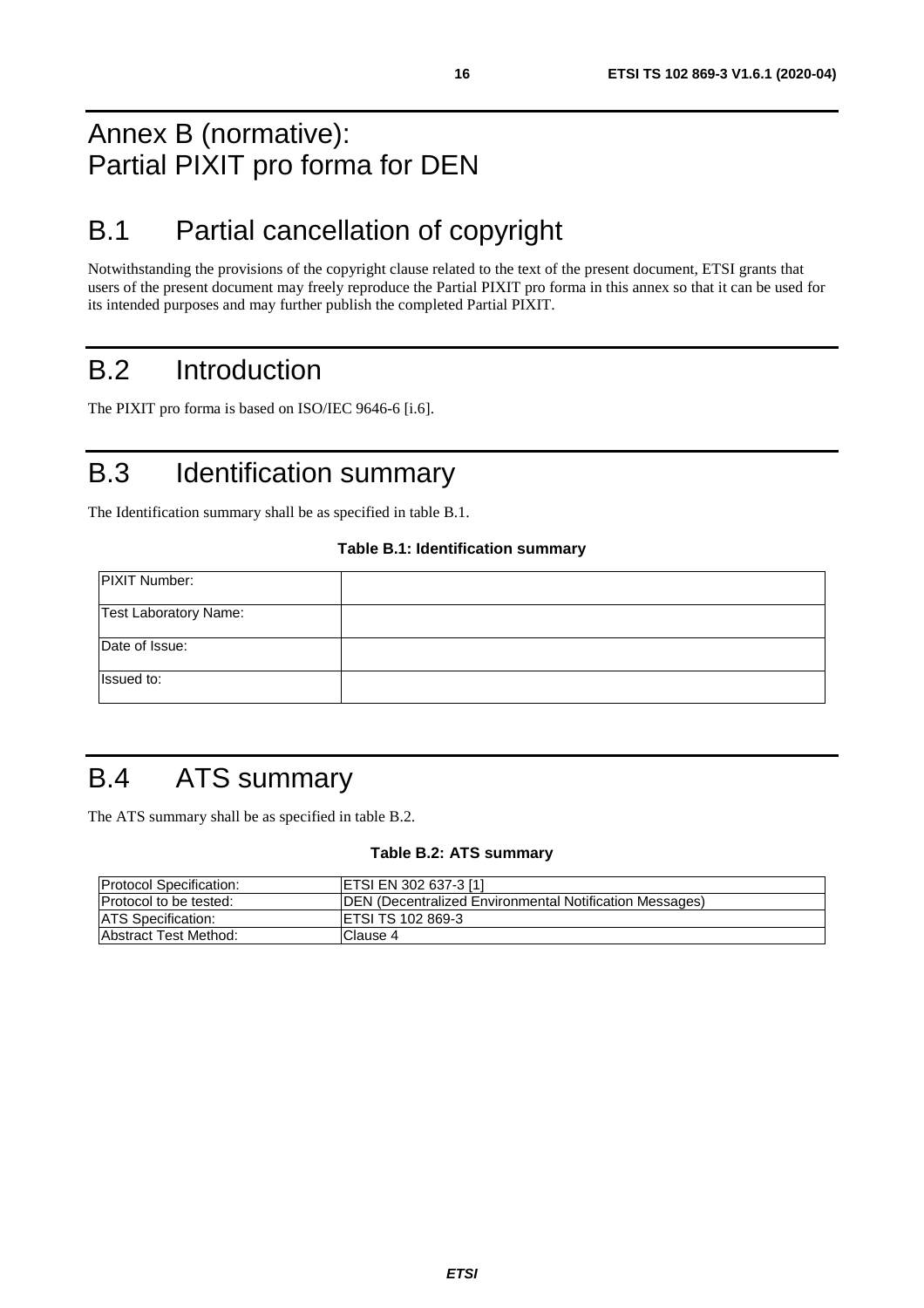## <span id="page-16-0"></span>B.5 Test laboratory

The Test laboratory info shall be specified as in table B.3.

#### **Table B.3: Test laboratory info**

| Test Laboratory Identification: |  |
|---------------------------------|--|
| <b>Test Laboratory Manager:</b> |  |
| Means of Testing:               |  |
| <b>SAP Address:</b>             |  |

## B.6 Client identification

The Client identification shall be specified as in table B.4.

#### **Table B.4: Client identification**

| Client Identification:    |  |
|---------------------------|--|
| Client Test manager:      |  |
| Test Facilities required: |  |

### B.7 SUT

SUT shall be specified as in table B.5.

**Table B.5: SUT** 

| Name:                            |  |
|----------------------------------|--|
| Version:                         |  |
| <b>SCS Number:</b>               |  |
| Machine configuration:           |  |
| Operating System Identification: |  |
| <b>IUT</b> Identification:       |  |
| PICS Reference for IUT:          |  |
| Limitations of the SUT:          |  |
| <b>Environmental Conditions:</b> |  |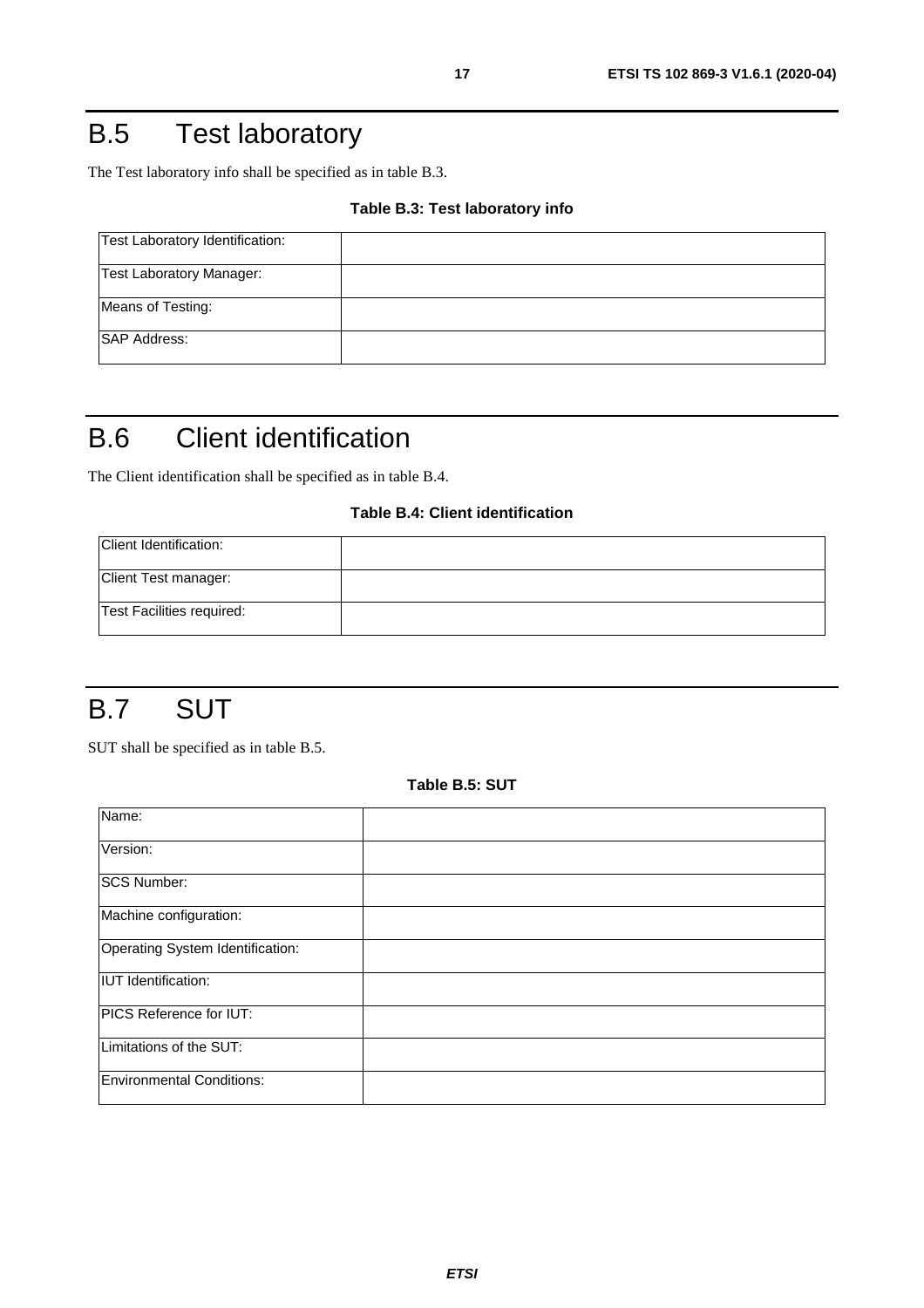## <span id="page-17-0"></span>B.8 Protocol layer information

### B.8.1 Protocol identification

Protocol identification shall be as specified in table B.6.

#### **Table B.6: Protocol identification**

| Name:                   | <b>ETSI EN 302 637-3 [1]</b> |
|-------------------------|------------------------------|
| Version:                |                              |
| <b>PICS References:</b> | <b>ETSI TS 102 869-1 [2]</b> |

### B.8.2 IUT information

DEN PIXITs shall be as in table B.7.

#### **Table B.7: DEN PIXITs**

| <b>Identifier</b>        | <b>Description</b>   |                                                       |  |
|--------------------------|----------------------|-------------------------------------------------------|--|
| PX_IUT_STATION_ID        | <b>Comment</b>       | Station Id sent by the IUT                            |  |
|                          | Type                 | Integer                                               |  |
|                          | Default value        |                                                       |  |
| PX_IUT_STATION_TYPE      | <b>Comment</b>       | Station Type sent by the IUT                          |  |
|                          | Type                 | Integer                                               |  |
|                          | Default value        |                                                       |  |
| PX_TESTER_STATION_ID     | <b>Comment</b>       | Station Id sent by the tester                         |  |
|                          | Type                 | Integer                                               |  |
|                          | Default value        | 111 111                                               |  |
| PX_TESTER_STATION_TYPE   | <b>Comment</b>       | Station Type sent by the tester                       |  |
|                          | Type                 | Integer                                               |  |
|                          | <b>Default value</b> |                                                       |  |
| PX_TS_LATITUDE           | <b>Comment</b>       | The Latitude of the tester (microdegrees)             |  |
|                          | Type                 | Integer                                               |  |
|                          | Default value        | 436 175 790                                           |  |
| PX_TS_LONGITUDE          | <b>Comment</b>       | The Longitude of the tester (microdegrees)            |  |
|                          | Type                 | Integer                                               |  |
|                          | Default value        | 70 546 480                                            |  |
| <b>PX TIME DELTA</b>     | Comment              | Tolerance to be applied when checking timestamps      |  |
|                          |                      | (ms)                                                  |  |
|                          | Type                 | Integer                                               |  |
|                          | Default value        | 1 000                                                 |  |
| PX_GNSS_SCENARIO_SUPPORT | <b>Comment</b>       | Does the IUT support GNSS scenarios?                  |  |
|                          | Type                 | Boolean                                               |  |
|                          | <b>Default value</b> | <b>FALSE</b>                                          |  |
| <b>PX CERT FOR TS</b>    | <b>Comment</b>       | The certificate identifier that the tester (TS) shall |  |
|                          |                      | use in case of secured IUT                            |  |
|                          | <b>Type</b>          | Charstring                                            |  |
|                          | Default value        | "CERT_TS_A_AT"                                        |  |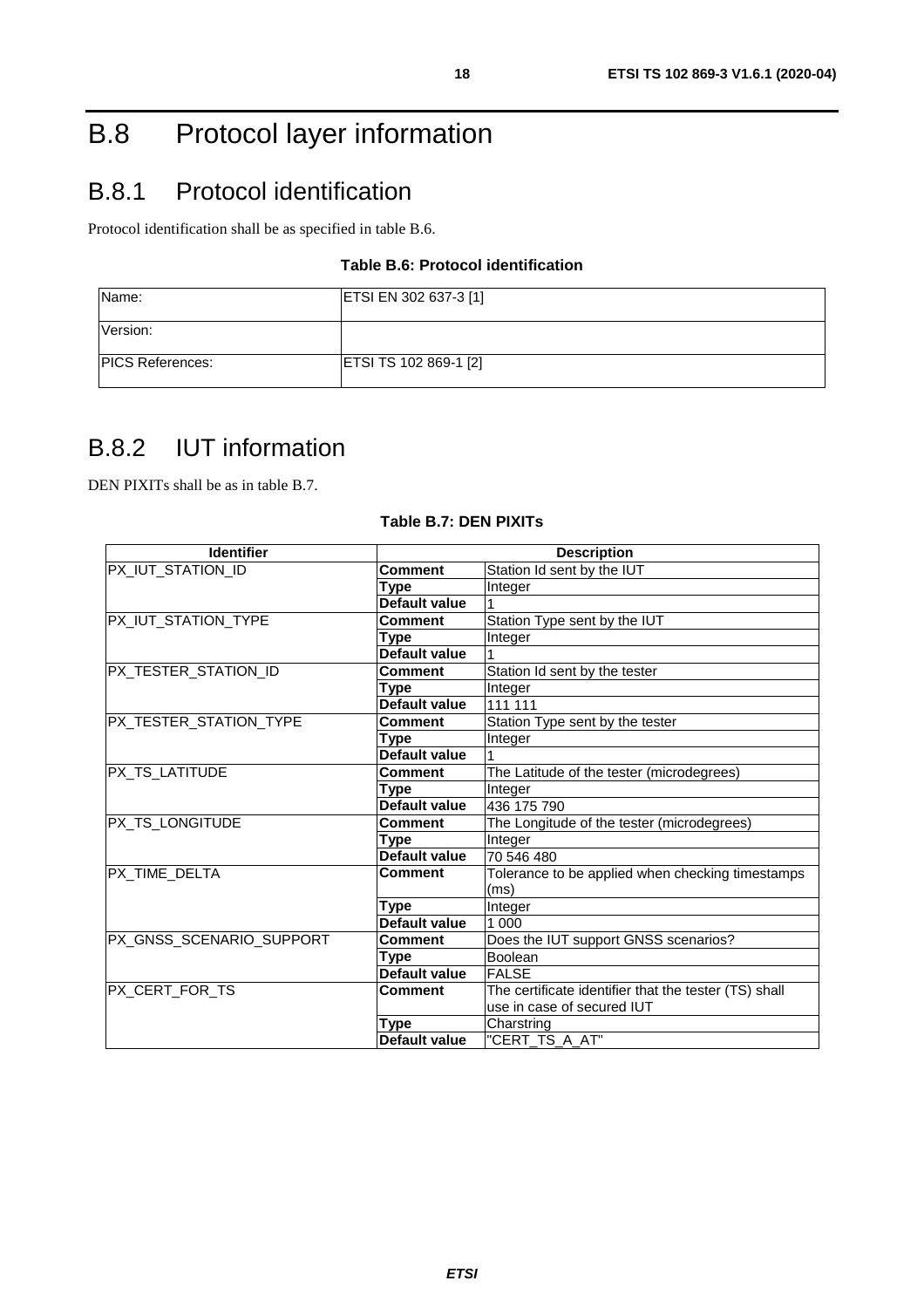## <span id="page-18-0"></span>Annex C (normative): PCTR pro forma for DEN

## C.1 Partial cancellation of copyright

Notwithstanding the provisions of the copyright clause related to the text of the present document, ETSI grants that users of the present document may freely reproduce the PCTR pro forma in this annex so that it can be used for its intended purposes and may further publish the completed PCTR.

## C.2 Introduction

The PCTR pro forma is based on ISO/IEC 9646-6 [[i.6](#page-6-0)].

## C.3 Identification summary

### C.3.1 Protocol conformance test report

A protocol conformance test report shall be as in table C.1.

#### **Table C.1: Protocol conformance test report**

| PCTR Number:                    |  |
|---------------------------------|--|
| PCTR Date:                      |  |
| Corresponding SCTR Number:      |  |
| Corresponding SCTR Date:        |  |
| Test Laboratory Identification: |  |
| <b>Test Laboratory Manager:</b> |  |
| Signature:                      |  |

### C.3.2 IUT identification

An IUT shall be identified as specified in table C.2.

#### **Table C.2: IUT identification**

| Name:                   |  |
|-------------------------|--|
| Version:                |  |
| Protocol specification: |  |
| PICS:                   |  |
| Previous PCTR if any:   |  |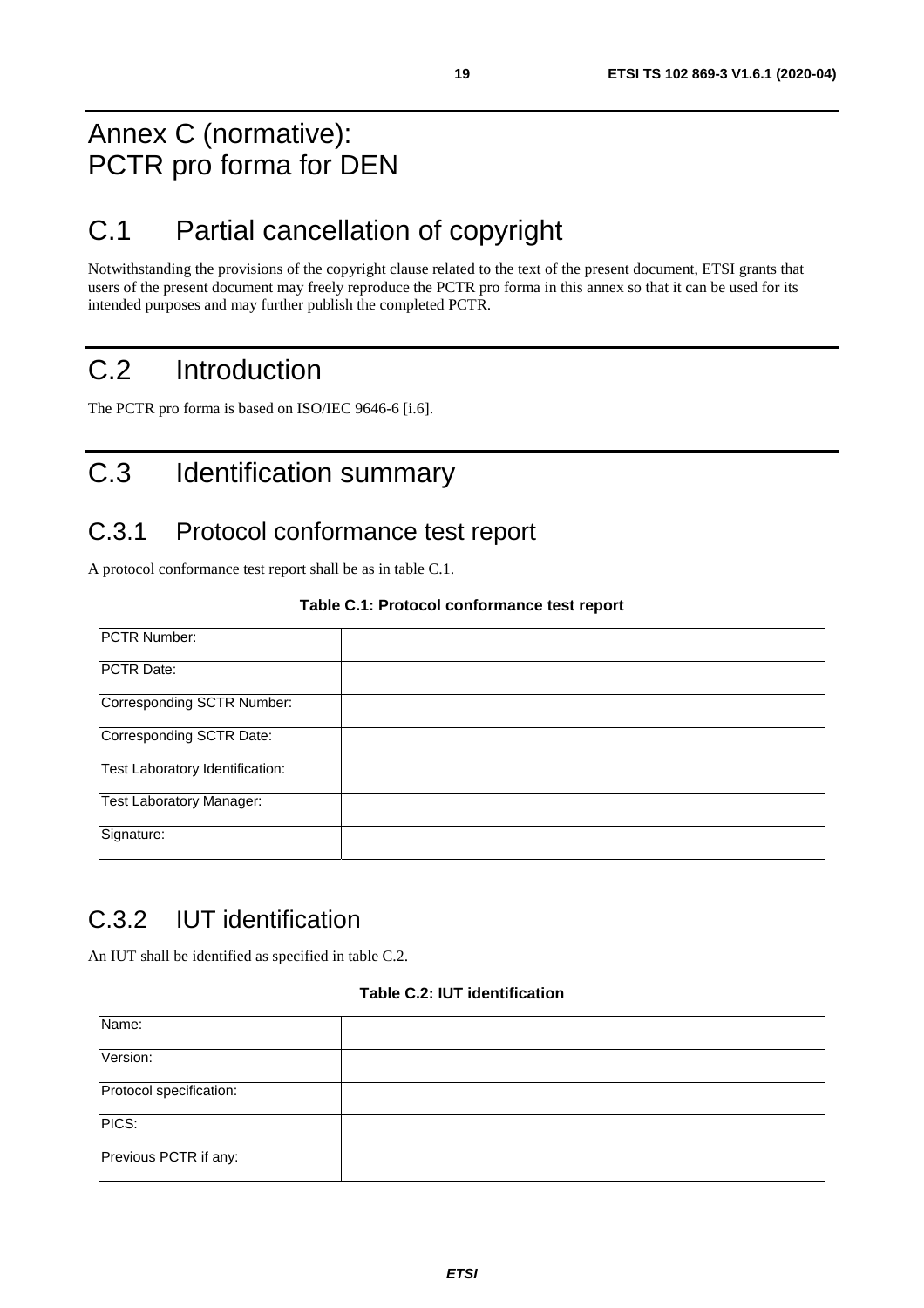#### <span id="page-19-0"></span>**Testing environment**  $C.3.3$

The testing environment shall be as specified in table C.3.

#### **Table C.3: Testing environment**

| PIXIT Number:                        |  |
|--------------------------------------|--|
| <b>ATS Specification:</b>            |  |
| Abstract Test Method:                |  |
| Means of Testing identification:     |  |
| Date of testing:                     |  |
| Conformance Log reference(s):        |  |
| Retention Date for Log reference(s): |  |

#### Limits and reservation  $C.3.4$

Additional information relevant to the technical contents or further use of the test report, or the rights and obligations of the test laboratory and the client, may be given here. Such information may include restriction on the publication of the report.

. . . . . . . .

#### $C.3.5$ Comments

Additional comments may be given by either the client or the test laboratory on any of the contents of the PCTR, for example, to note disagreement between the two parties.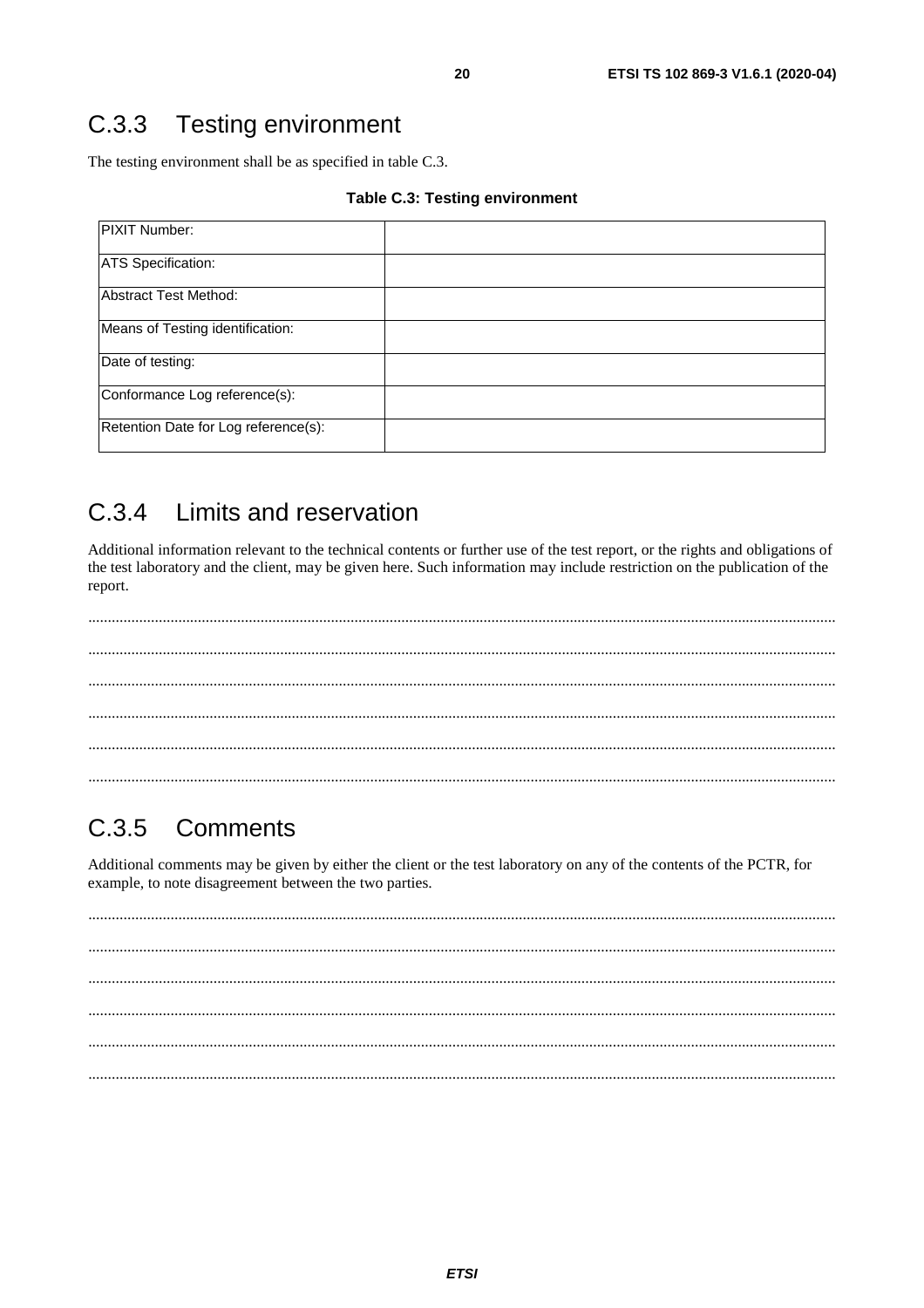## <span id="page-20-0"></span>C.4 IUT Conformance status

This IUT has or has not been shown by conformance assessment to be non-conforming to the specified protocol specification.

*Strike the appropriate words in this sentence. If the PICS for this IUT is consistent with the static conformance requirements (as specified in clause C.3 in the present document) and there are no "FAIL" verdicts to be recorded (in clause C.6 in the present document) strike the words "has or", otherwise strike the words "or has not".* 

## C.5 Static conformance summary

The PICS for this IUT is or is not consistent with the static conformance requirements in the specified protocol.

*Strike the appropriate words in this sentence.* 

### C.6 Dynamic conformance summary

The test campaign did or did not reveal errors in the IUT.

*Strike the appropriate words in this sentence. If there are no "FAIL" verdicts to be recorded (in clause C.6 of the present document) strike the words "did or" otherwise strike the words "or did not".* 

Summary of the results of groups of test:

 ............................................................................................................................................................................................... ............................................................................................................................................................................................... ............................................................................................................................................................................................... ............................................................................................................................................................................................... ............................................................................................................................................................................................... ............................................................................................................................................................................................... ............................................................................................................................................................................................... ............................................................................................................................................................................................... ...............................................................................................................................................................................................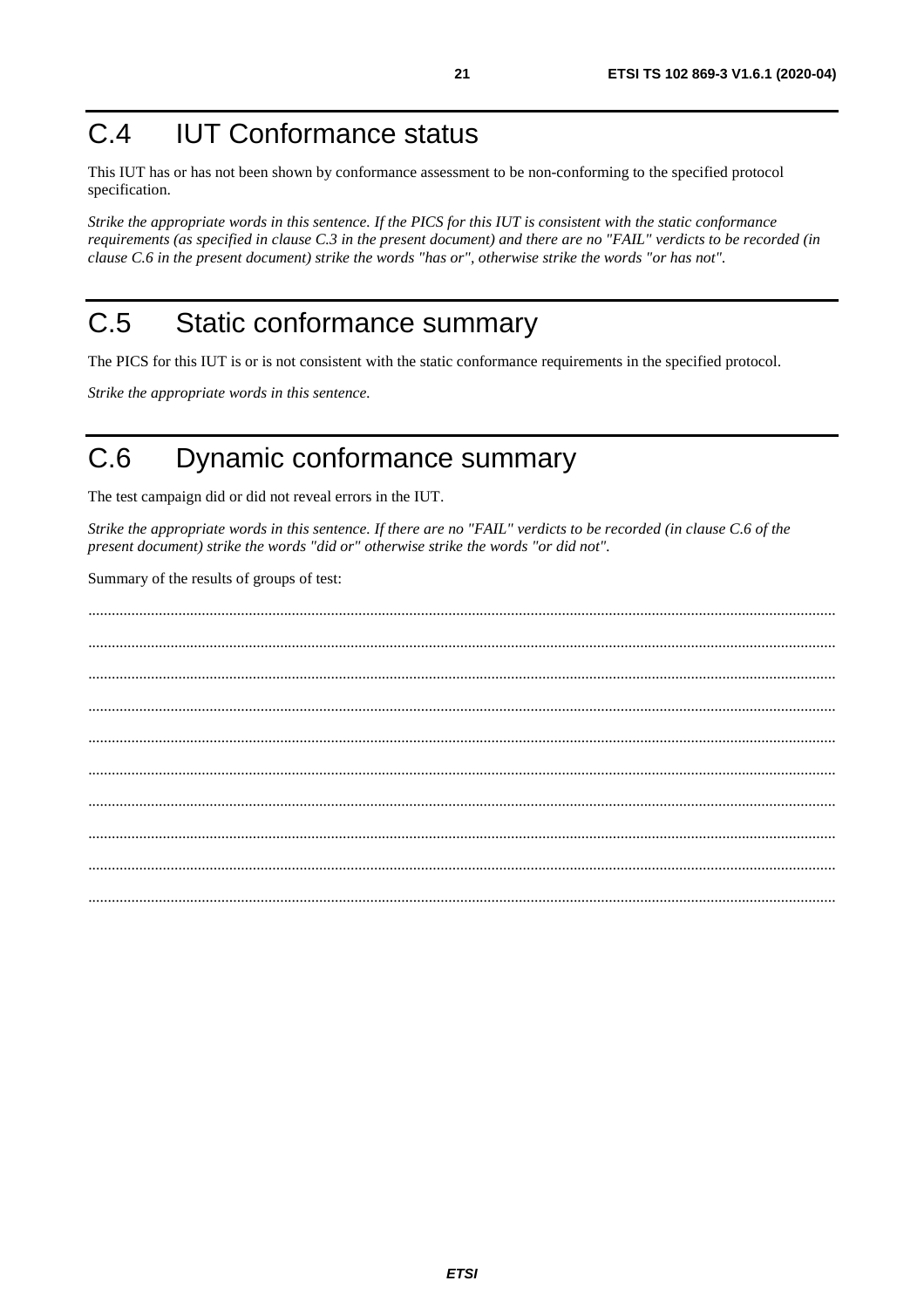## <span id="page-21-0"></span>C.7 Static conformance review report

If clause C.3 indicates non-conformance, this clause itemizes the mismatches between the PICS and the static conformance requirements of the specified protocol specification.

## C.8 Test campaign report

#### **Table C.4: Test cases**

| <b>ATS Reference</b>        | Selected?           | Run?   | <b>Verdict</b> | <b>Observations</b>            |
|-----------------------------|---------------------|--------|----------------|--------------------------------|
|                             |                     |        |                | (Reference to any observations |
|                             |                     |        |                | made in clause C.7)            |
| TC_DEN_MSGF_BV_01           | Yes/No              | Yes/No |                |                                |
| TC_DEN_MSGF_BV_02           | Yes/No              | Yes/No |                |                                |
| TC DEN EVGN BV 01           | Yes/No              | Yes/No |                |                                |
| TC_DEN_EVGN_BV_02           | Yes/No              | Yes/No |                |                                |
| TC_DEN_EVGN_BV_03           | Yes/No              | Yes/No |                |                                |
| TC_DEN_EVGN_BV_04           | Yes/No              | Yes/No |                |                                |
| TC DEN EVGN BV 05           | $\overline{Yes}/No$ | Yes/No |                |                                |
| TC DEN EVGN BV 07           | Yes/No              | Yes/No |                |                                |
| TC_DEN_EVGN_BV_08           | Yes/No              | Yes/No |                | Untestable, see clause 5       |
| TC_DEN_EVGN_BV_10           | Yes/No              | Yes/No |                |                                |
| TC DEN EVUP BV 01           | Yes/No              | Yes/No |                |                                |
| TC_DEN_EVUP_BV_02           | Yes/No              | Yes/No |                |                                |
| TC DEN EVUP BV 03           | Yes/No              | Yes/No |                |                                |
| TC DEN EVUP BV 04           | Yes/No              | Yes/No |                |                                |
| TC_DEN_EVTR_BV_01           | Yes/No              | Yes/No |                |                                |
| TC_DEN_EVTR_BV_02           | Yes/No              | Yes/No |                |                                |
| TC DEN EVTR BV 03           | Yes/No              | Yes/No |                |                                |
| TC DEN EVTR BV 04           | Yes/No              | Yes/No |                |                                |
| TC_DEN_EVTR_BV_05           | Yes/No              | Yes/No |                |                                |
| TC_DEN_EVTR_BO_06           | Yes/No              | Yes/No |                |                                |
| TC_DEN_EVTR_BO_07           | Yes/No              | Yes/No |                |                                |
| TC DEN EVRP TI 01           | Yes/No              | Yes/No |                |                                |
| TC DEN EVRP BV 02           | Yes/No              | Yes/No |                |                                |
| TC DEN EVRP BV 03           | Yes/No              | Yes/No |                |                                |
| TC_DEN_EVRP_BV_04           | Yes/No              | Yes/No |                |                                |
| TC DEN EVRP BV 05           | Yes/No              | Yes/No |                |                                |
| DEN EVRP BV 06<br>ТC        | Yes/No              | Yes/No |                |                                |
| TC DEN EVRP<br><b>BV 08</b> | Yes/No              | Yes/No |                |                                |
| TC DEN EVRP BV 09           | Yes/No              | Yes/No |                |                                |
| TC_DEN_EVRP_BV_10           | Yes/No              | Yes/No |                |                                |
| TC DEN EVRP BV 11           | Yes/No              | Yes/No |                |                                |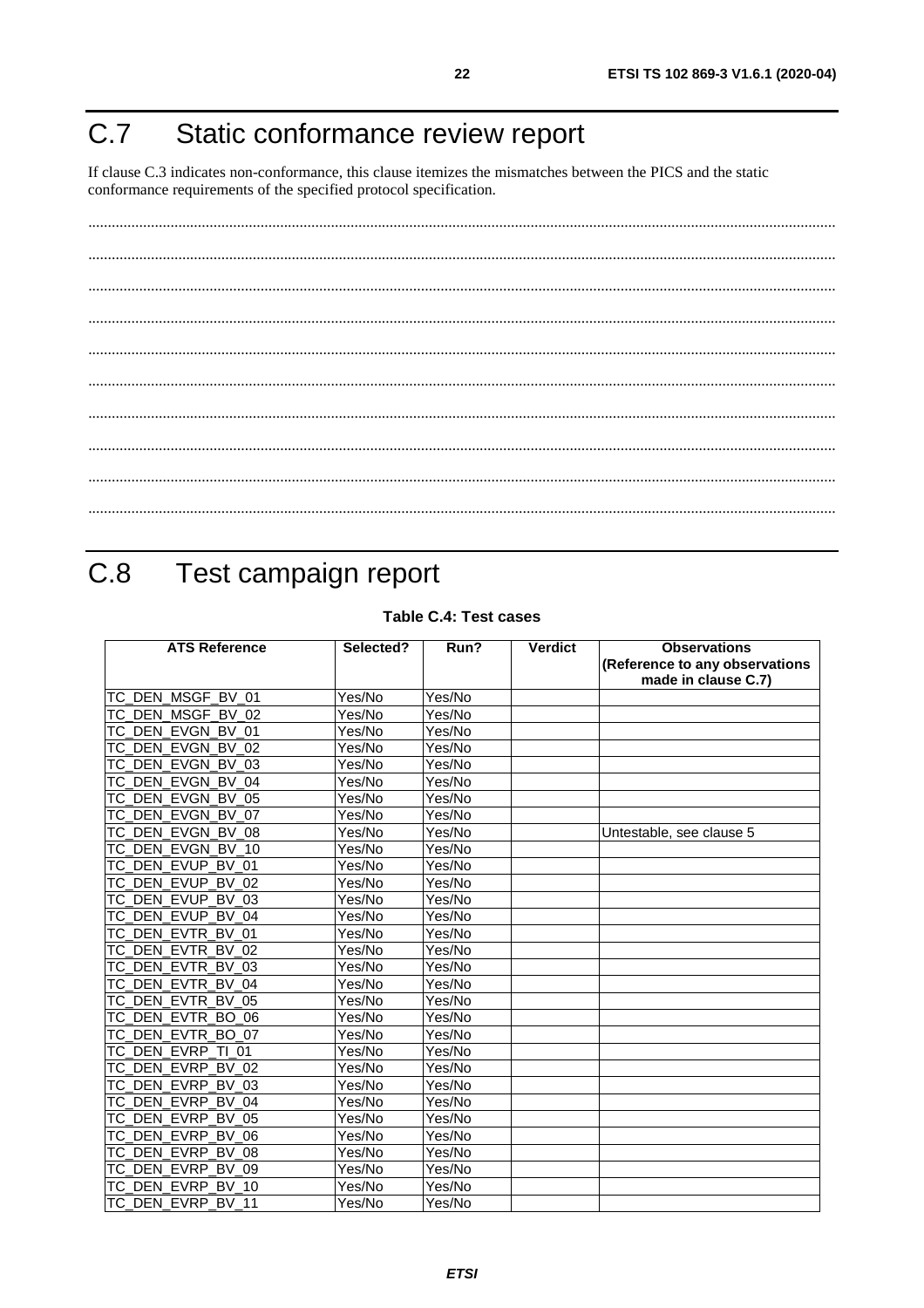<span id="page-22-0"></span>

| <b>ATS Reference</b> | Selected? | Run?   | <b>Verdict</b> | <b>Observations</b><br>(Reference to any observations<br>made in clause C.7) |
|----------------------|-----------|--------|----------------|------------------------------------------------------------------------------|
| TC_DEN_MSRV_BV_01    | Yes/No    | Yes/No |                |                                                                              |
| TC_DEN_MSRV_BV_02    | Yes/No    | Yes/No |                |                                                                              |
| TC_DEN_MSRV_BO_03    | Yes/No    | Yes/No |                |                                                                              |
| TC DEN MSRV BO 04    | Yes/No    | Yes/No |                |                                                                              |
| TC DEN MSRV BO 05    | Yes/No    | Yes/No |                |                                                                              |
| TC_DEN_MSRV_BO_06    | Yes/No    | Yes/No |                |                                                                              |
| TC_DEN_MSRV_BV_07    | Yes/No    | Yes/No |                |                                                                              |
| TC_DEN_MSRV_BV_08_01 | Yes/No    | Yes/No |                |                                                                              |
| TC_DEN_MSRV_BV_08_02 | Yes/No    | Yes/No |                |                                                                              |
| TC DEN MSRV BV 09 01 | Yes/No    | Yes/No |                |                                                                              |
| TC DEN MSRV BV 09 02 | Yes/No    | Yes/No |                |                                                                              |
| TC_DEN_MSRV_BV_10    | Yes/No    | Yes/No |                |                                                                              |
| TC DEN PAR BV 01     | Yes/No    | Yes/No |                |                                                                              |
| TC_DEN_PAR_BV_02     | Yes/No    | Yes/No |                |                                                                              |
| TC_DEN_SSP_BV_01     | Yes/No    | Yes/No |                |                                                                              |
| TC_DEN_SSP_BV_01     | Yes/No    | Yes/No |                |                                                                              |
| TC_DEN_KAFW_BV_01    | Yes/No    | Yes/No |                |                                                                              |
| TC DEN KAFW BV 02    | Yes/No    | Yes/No |                |                                                                              |
| TC_DEN_KAFW_TI_03    | Yes/No    | Yes/No |                |                                                                              |
| TC_DEN_KAFW_BV_04    | Yes/No    | Yes/No |                |                                                                              |
| TC DEN KAFW BV 05    | Yes/No    | Yes/No |                |                                                                              |
| TC DEN KAFW BV 06    | Yes/No    | Yes/No |                |                                                                              |
| TC_DEN_KAFW_BV_07    | Yes/No    | Yes/No |                |                                                                              |
| TC_DEN_KAFW_BV_08    | Yes/No    | Yes/No |                |                                                                              |
| TC DEN KAFW BV 09    | Yes/No    | Yes/No |                |                                                                              |
| TC DEN KAFW BV 10    | Yes/No    | Yes/No |                |                                                                              |

#### $C.9$ **Observations**

Additional information relevant to the technical content of the PCTR is given here.